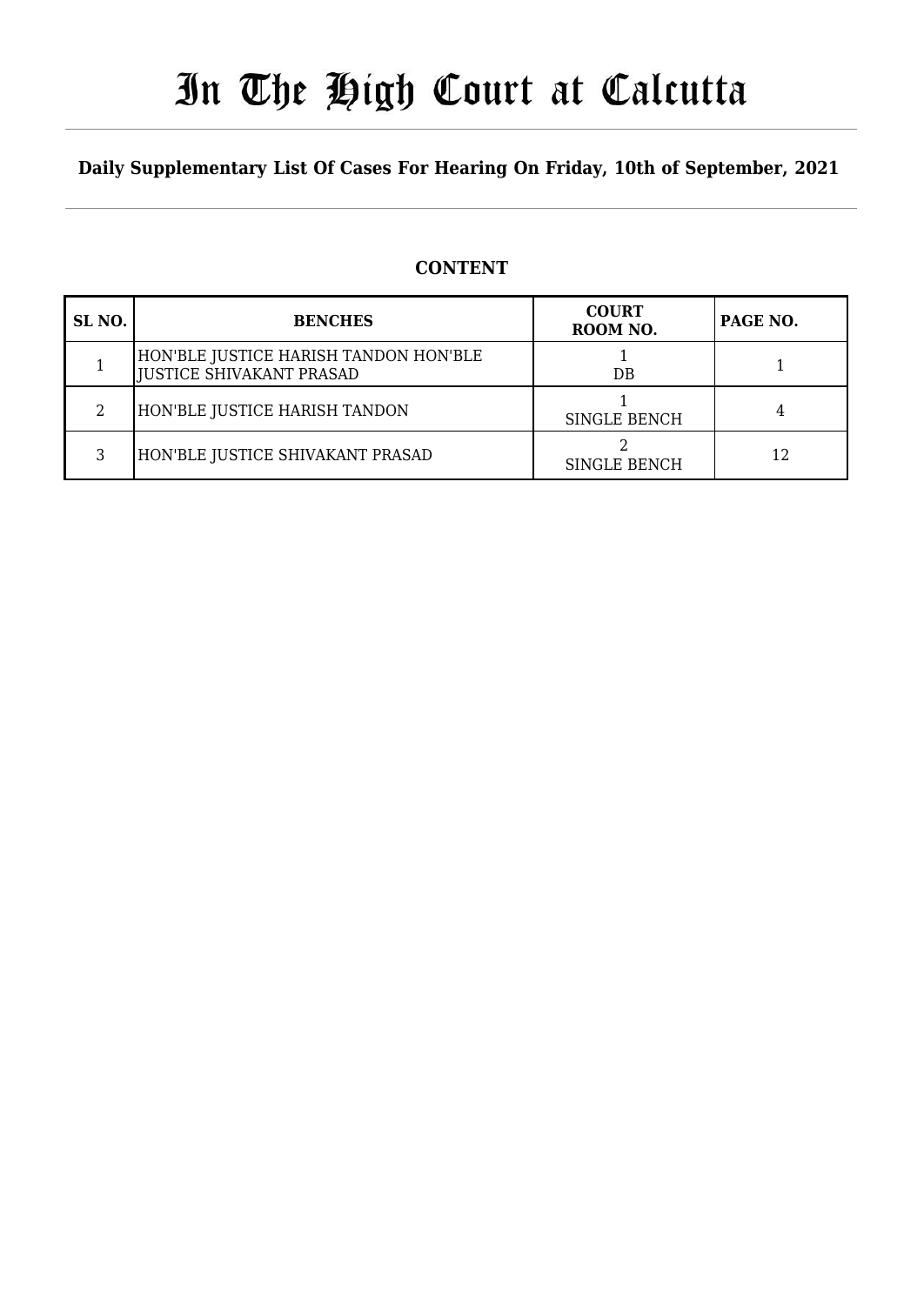

# Calcutta High Court

## **In The Circuit Bench at Port Blair**

## **Appellate Side**

**DAILY CAUSELIST For Friday The 10th September 2021**

**COURT NO. 1**

### **DIVISION BENCH (DB)**

**HON'BLE JUSTICE HARISH TANDON HON'BLE JUSTICE SHIVAKANT PRASAD**

#### **TO BE MENTIONED**

| $\mathbf{1}$   | FMAT/1/2020                   | THE ANDAMAN AND<br>NICOBAR ADMINISTRATION<br><b>VS</b>                                    | <b>AJAY KUMAR</b><br><b>MANDAL</b> |                                        |
|----------------|-------------------------------|-------------------------------------------------------------------------------------------|------------------------------------|----------------------------------------|
|                |                               | M/S BHIBHU SALES AND<br><b>SERVICES</b>                                                   |                                    |                                        |
| $\overline{2}$ | MA/31/2020<br>IN WP 293/2018  | PORT BLAIR MUNICIPAL<br>COUNCIL AND ORS.<br><b>VS</b>                                     | <b>ARUL PRASANTH</b>               | <b>G.BINNU KUMAR</b>                   |
|                |                               | A.SUBRAMANIAM                                                                             |                                    |                                        |
|                |                               | <b>FOR ADMISSION</b>                                                                      |                                    |                                        |
| 3              | SAT/4/2021                    | MOSES PANDIAN AND<br><b>ANRS</b><br><b>VS</b><br>K.JAYARAJ                                | <b>ARUL PRASANTH</b>               | <b>ANJILI NAG</b>                      |
|                |                               | <b>APPLICATION</b>                                                                        |                                    |                                        |
| 4              | MA/18/2021<br>IN WP 178/2021  | <b>G.MOHAN DAS</b><br><b>VS</b><br>THE EXCISE<br><b>COMMISSIONER AND</b><br><b>OTHERS</b> | <b>G.BINNU KUMAR</b>               | <b>KRISHNA RAO</b>                     |
|                | IA NO: CAN/2/2021, CAN/1/2021 |                                                                                           |                                    |                                        |
|                |                               | <b>FOR HEARING</b>                                                                        |                                    |                                        |
| 5              | FA/1/2019                     | <b>ASHIM NANDI</b><br><b>VS</b><br><b>RINA BEPARI</b>                                     | <b>ANJILI NAG</b>                  | <b>RINA BEPARI IN</b><br><b>PERSON</b> |
| 6              | FMAT/4/2019                   | THE EXECUTIVE ENGINEER<br><b>VS</b><br>C.V.THOMAS                                         | <b>KRISHNA RAO</b>                 | <b>GOPALA BINNU</b><br><b>KUMAR</b>    |
| 7              | CRA/8/2019                    | <b>KARTICK SAHA</b><br><b>VS</b><br>THE STATE                                             | <b>KRISHNA RAO</b>                 | A.S.ZINU                               |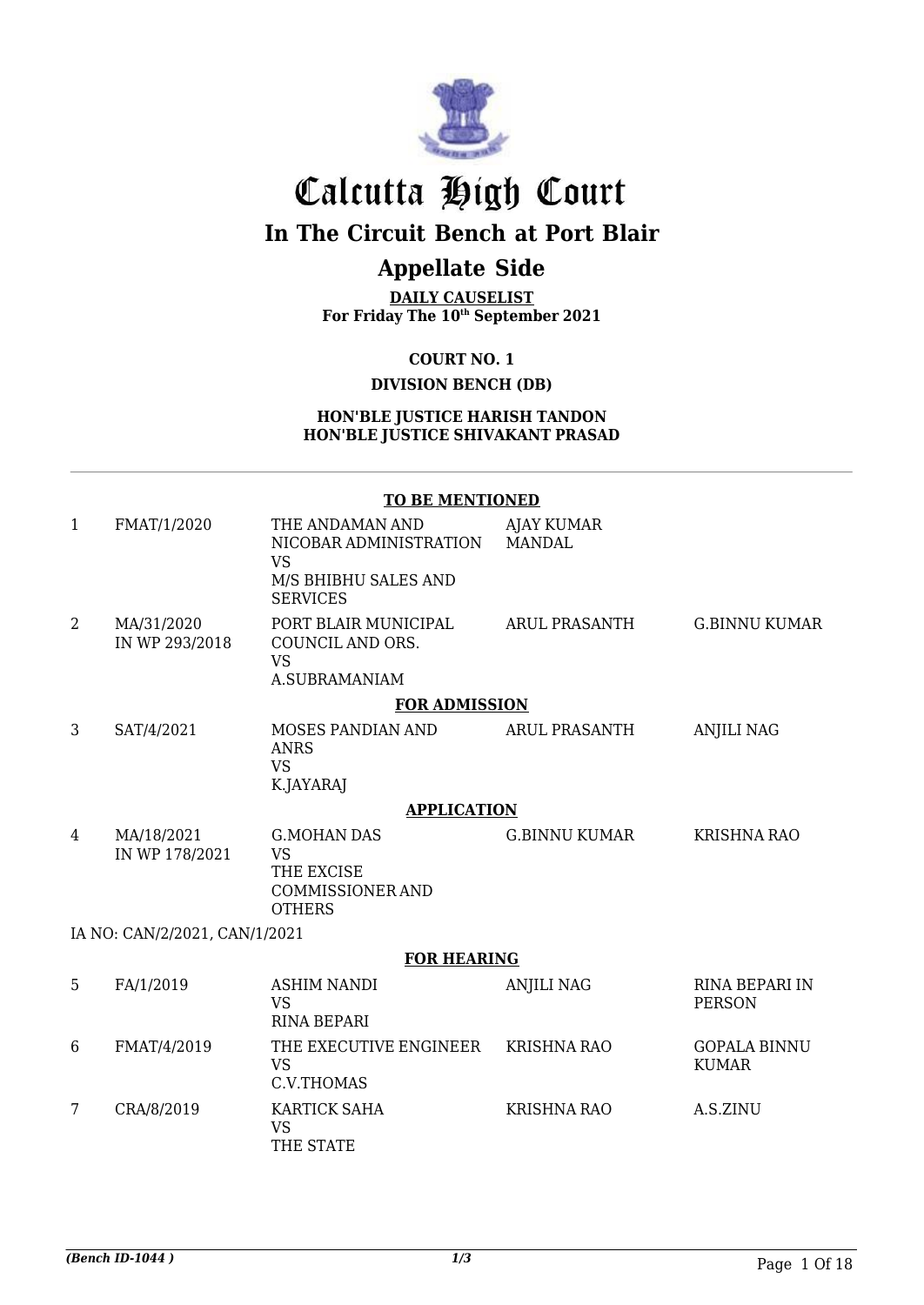| 8  | WP.CT/90/2019               | <b>SELVARAJ RAJU</b>                                                                                                    | K.SABIR                             | <b>SIVABALAN</b>                     |
|----|-----------------------------|-------------------------------------------------------------------------------------------------------------------------|-------------------------------------|--------------------------------------|
|    |                             | <b>VS</b><br>UNION OF INDIA AND ORS.                                                                                    |                                     |                                      |
| 9  | FAT/3/2020                  | <b>A.SELVAKUMAR VS</b>                                                                                                  |                                     |                                      |
|    |                             | S.BHUVANESHWARI                                                                                                         | K.M.B.JAYAPAL                       |                                      |
| 10 | MA/8/2020<br>IN WP 276/2019 | M/S SOORAJ TRADERS<br><b>VS</b>                                                                                         | <b>V.D.SIVABALAN</b>                | <b>TULSI LALL</b>                    |
|    |                             | ANDAMAN AND NICOBAR<br>ADMINISTRATION AND<br>ORS.                                                                       |                                     |                                      |
| 11 | MA/34/2020                  | THE LIEUTENANT<br><b>GOVERNOR AND ORS.</b><br><b>VS</b>                                                                 | <b>KRISHNA RAO</b>                  | <b>ANJILI NAG</b>                    |
|    |                             | CAPT. ALAGURAJ AND ORS.                                                                                                 |                                     |                                      |
|    | IA NO: CAN/1/2021           |                                                                                                                         |                                     |                                      |
| 12 | WP.CT/51/2020               | THE LIEUTENANT<br><b>GOVERNOR AND ORS.</b><br><b>VS</b><br>P. KATHIRESAN AND ANR.                                       | <b>KRISHNA RAO</b>                  | <b>G. BINNU KUMAR</b>                |
|    |                             |                                                                                                                         |                                     |                                      |
| 13 | WPA(P)/81/2020              | ANDAMAN CHAMBER OF<br><b>COMMERCE AND INDUSTRY</b><br><b>VS</b><br>THE LIEUTENANT<br><b>GOVERNOR AND ORS.</b>           | MD. TABRAIZ                         | <b>ARUL PRASANTH</b>                 |
|    | wt14 WPA(P)/84/2020         | ANDAMAN AND NICOBAR<br><b>ISLANDS REAL ESTATE</b><br><b>ASSOCIATION</b><br>VS<br>THE LIEUTENANT<br><b>GOVERNOR</b>      | MD. TABRAIZ                         | <b>ARUL PRASANTH</b>                 |
| 15 | WPA(P)/82/2020              | P.KANNAN<br><b>VS</b><br>THE LIEUTENANT<br><b>GOVERNOR AND ORS.</b>                                                     | K.M.B JAYAPAL                       | KRISHNA RAO                          |
| 16 | WP.CT/132/2020              | THE LIEUTENANT<br><b>GOVERNOR AND ORS.</b><br><b>VS</b><br>D.C.SUBRAMANYAM AND<br>ORS.                                  | <b>KRISHNA RAO</b>                  | PHATIK CHANDRA<br><b>DAS</b>         |
| 17 | MAT/739/2020                | COASTAL SEAWAYS ISLAND<br>PVT. LTD. AND ANR.<br>VS<br>ANDAMAN AND NICOBAR<br>STATE COOPERATIVE BANK<br>LIMITED AND ANR. | <b>GOPALA BINNU</b><br><b>KUMAR</b> | K.V.VISWANATHAN,<br><b>U.S.MENON</b> |
|    | IA NO: CAN/1/2021           |                                                                                                                         |                                     |                                      |
| 18 | FAT/1/2021                  | RAM CHANDER<br><b>VS</b><br><b>ANANTA</b>                                                                               | <b>ANJILI NAG</b>                   | KMB JAYAPAL                          |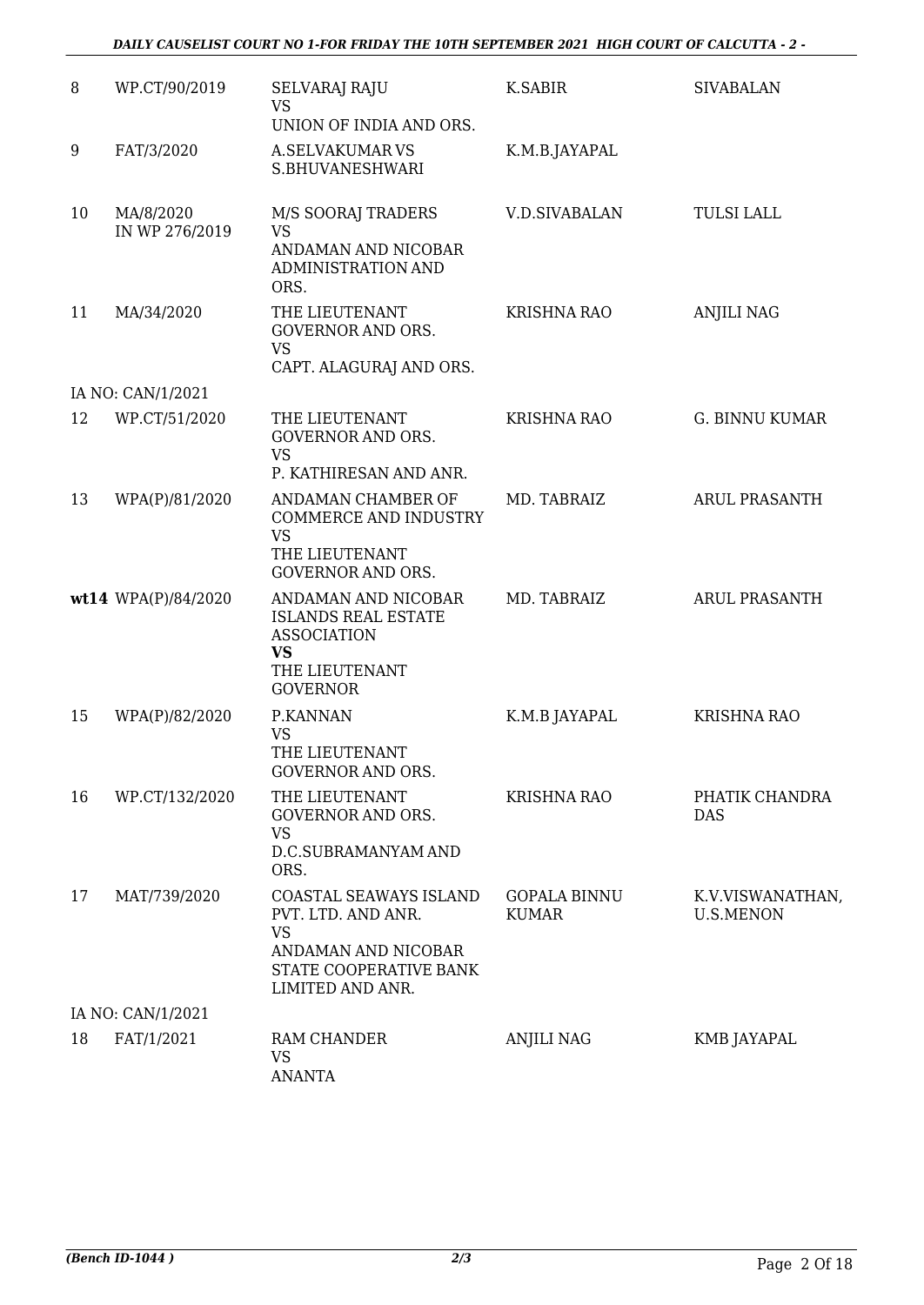|    |                                 | DAILY CAUSELIST COURT NO 1-FOR FRIDAY THE 10TH SEPTEMBER 2021 HIGH COURT OF CALCUTTA - 3 - |                    |                          |
|----|---------------------------------|--------------------------------------------------------------------------------------------|--------------------|--------------------------|
| 19 | MA/3/2021                       | <b>BISESWAR MONDAL</b><br>VS<br>THE DEPUTY<br>COMMISSIONER AND ORS.                        | K.VIJAY KUMAR      | KRISHNA RAO,<br>N.A.KHAN |
|    | IA NO: CAN/2/2021, CAN/1/2021   |                                                                                            |                    |                          |
| 20 | CRA/4/2021                      | THE STATE<br>VS<br>DR. B.PRABHURAM                                                         | <b>KRISHNA RAO</b> | ANJILI NAG,<br>D.ILANGO  |
|    | IA NO: CRAN/2/2021, CRAN/1/2021 |                                                                                            |                    |                          |
| 21 | MA/5/2021                       | THESLEEMA M.K.<br>VS<br>ANDAMAN AND NICOBAR<br><b>ADMINISTRATION AND</b><br>ORS.           | N.A.KHAN           | KRISHNA RAO              |
|    | IA NO: CAN/1/2021               |                                                                                            |                    |                          |
| 22 | WPA(P)/162/2021                 | S.RENOLD<br>VS<br>THE LIEUTENANT<br><b>GOVERNOR AND ORS.</b>                               | <b>ANJILI NAG</b>  | KRISHNA RAO              |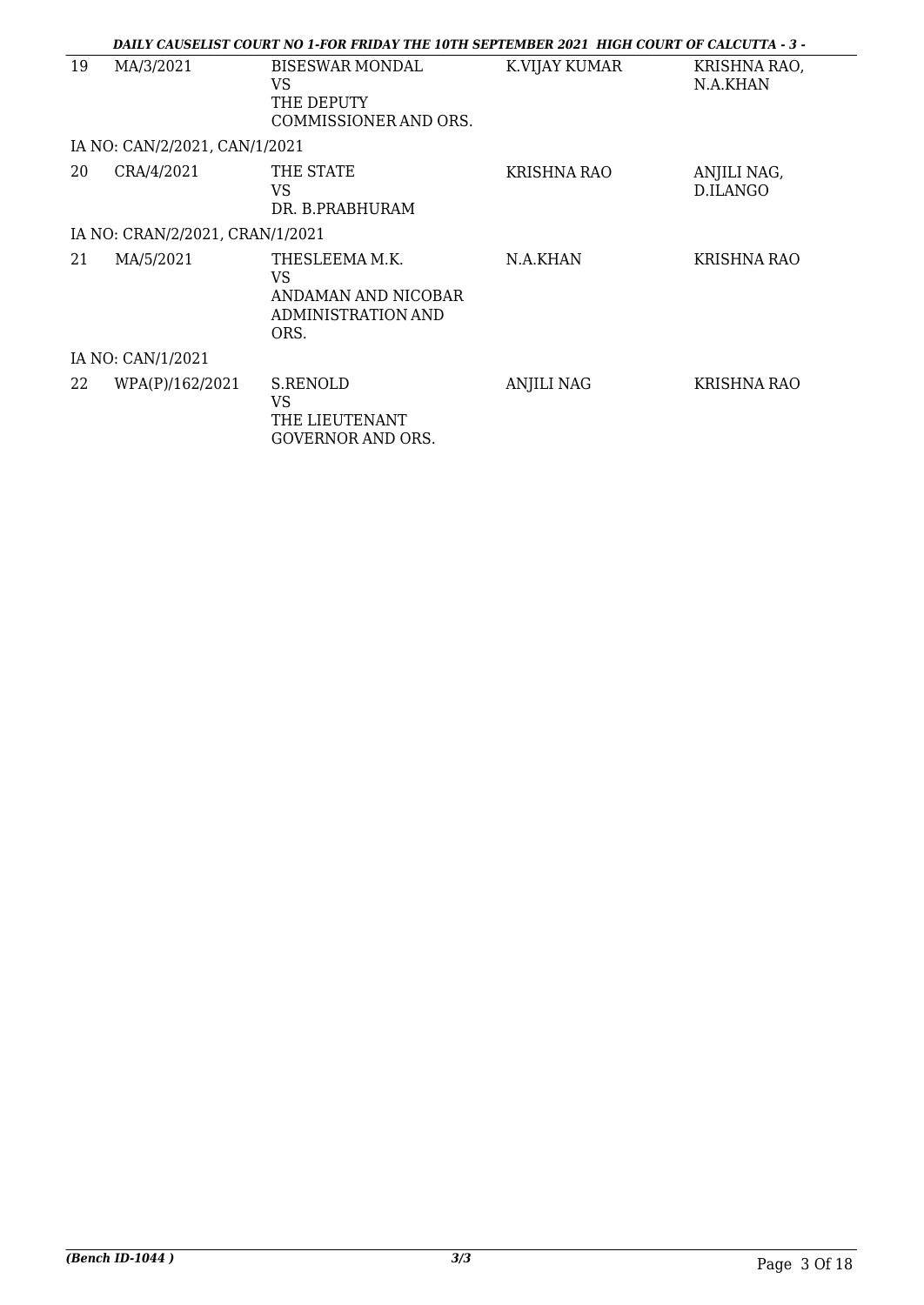

# Calcutta High Court

## **In The Circuit Bench at Port Blair**

## **Appellate Side**

**DAILY CAUSELIST For Friday The 10th September 2021**

#### **COURT NO. 1**

### **SINGLE BENCH (SB)**

#### **HON'BLE JUSTICE HARISH TANDON**

|              |              | <b>TO BE MENTIONED</b>                                                                            |                                      |                             |
|--------------|--------------|---------------------------------------------------------------------------------------------------|--------------------------------------|-----------------------------|
| $\mathbf{1}$ | WPA/213/2021 | <b>V.CHANDRAN</b><br><b>VS</b><br>THE LIEUTENANT<br><b>GOVERNOR</b>                               | <b>GOAPALA BINNU</b><br><b>KUMAR</b> |                             |
| 2            | AP/4/2020    | M/s GCVD INFRATECH<br>PRIVATE LIMITED<br><b>VS</b><br><b>UNION OF INDIA</b>                       | PARDESIA MUNDA                       |                             |
|              |              | <b>MOTION</b>                                                                                     |                                      |                             |
| 3            | CO/13/2021   | <b>MANA LALL</b><br><b>VS</b><br>THE TEHSILDAR,<br>MAYABUNDER, NORTH AND<br>MIDDLE ANDAMAN 744204 | K.M.B.JAYAPAL                        |                             |
| 4            | WPA/124/2021 | M. NOKRAJ<br><b>VS</b><br>THE UNION OF INDIA AND<br>ORS.                                          | RAKESH KUMAR                         | <b>TULSI LALL</b>           |
| 5            | WPA/127/2021 | <b>R.DILLESWAR RAO</b><br><b>VS</b><br>THE HONBLE LIEUTENANT<br><b>GOVERNOR AND ORS.</b>          | <b>S.GLORIA MARY</b>                 | AJAY KUMAR<br><b>MANDAL</b> |
| 6            | WPA/130/2021 | SHRI. S. NIJU<br><b>VS</b><br>THE SECRETARY, STATE<br>TRANSPORT AUTHORITY<br>AND ORS.             | MR. ARUN S. KUMAR                    | AJAY KUMAR<br><b>MANDAL</b> |
| 7            | WPA/141/2021 | A.JOBOY<br><b>VS</b><br>THE ANDAMAN AND<br>NICOBAR ADMINISTRATION<br>AND ANR.                     | K.M.B.JAYAPAL,<br>G.MINI             | <b>KRISHNA RAO</b>          |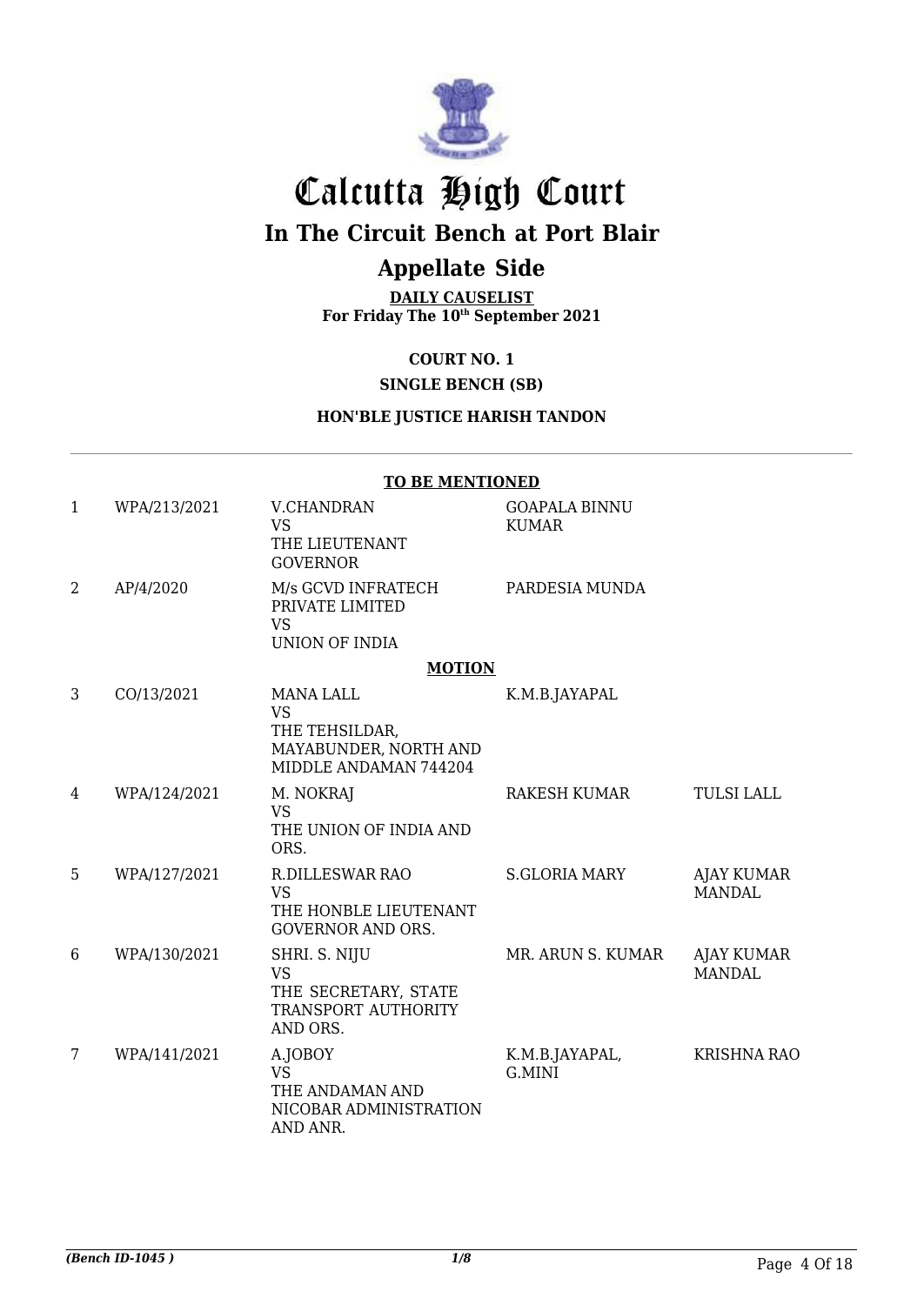| 8  | WPA/146/2021       | SMTI. PALANIAMMAL<br><b>VS</b><br>THE HONBLE LT.<br><b>GOVERNOR AND ORS.</b>                                                 | SRIJA DAS,<br><b>V.D.SIVABALAN</b>  | ARUL PRASANTH                   |
|----|--------------------|------------------------------------------------------------------------------------------------------------------------------|-------------------------------------|---------------------------------|
| 9  | WPA/169/2021       | HOTELIERS ASSOCIATION<br>OF ANDAMAN AND<br>NICOBAR ISLANDS AND<br>ANR.<br><b>VS</b><br>THE CHIEF SECRETARY                   | ANJILI NAG,<br>V.K.BISWAS           |                                 |
| 10 | WPA/215/2021       | AND ORS.<br><b>SUMITRA DEVI AND</b><br><b>OTHERS</b><br><b>VS</b><br>THE DEPUTY<br><b>COMMISSIONER AND</b><br><b>ANOTHER</b> | A.S. ZINU                           |                                 |
|    |                    | <b>FOR ORDERS</b>                                                                                                            |                                     |                                 |
| 11 | WPA/5758/2020      | SHRI. PRASHANTH RAJESH<br><b>VS</b><br>UNION OF INDIA AND ANR.                                                               | <b>SOMESH KUMAR</b><br><b>GHOSH</b> | <b>TULSI LALL</b>               |
|    | IA NO: CAN/1/2021  |                                                                                                                              |                                     |                                 |
|    | wt12 WPA/5800/2020 | SHRI. PULAPARTHY<br><b>RAMESH</b><br><b>VS</b><br>UNION OF INDIA AND ANR.                                                    | <b>SOMESH KUMAR</b><br><b>GHOSH</b> | <b>TULSI LALL</b>               |
|    |                    |                                                                                                                              |                                     |                                 |
|    | IA NO: CAN/1/2021  |                                                                                                                              |                                     |                                 |
|    | wt13 WPA/5865/2020 | SHRI. PULAPARTHY<br><b>SURESH</b><br><b>VS</b><br>UNION OF INDIA AND ANR.                                                    | <b>SOMESH KUMAR</b><br><b>GHOSH</b> | <b>TULSI LALL</b>               |
|    | IA NO: CAN/1/2021  |                                                                                                                              |                                     |                                 |
| 14 | WPA/92/2021        | SHABAB ALI AND ORS.<br><b>VS</b><br>THE LIEUTENANT<br><b>GOVERNOR AND ORS.</b>                                               | <b>ANANDA HALDER</b>                | ARUL PRASANTH,<br>K.M.B.JAYAPAL |
|    | wt15 WPA/313/2018  | <b>SHOBA SINGH</b><br><b>VS</b><br>THE ANDAMAN AND<br>NICOBAR ADMINISTRATION<br>AND ORS.                                     | K.M.B.JAYAPAL                       | <b>KRISHNA RAO</b>              |
|    |                    | <b>APPLICATION</b>                                                                                                           |                                     |                                 |
| 16 | FMAT/4/2020        | MANJU BISWAS AND ORS.<br><b>VS</b><br>THE MANAGER, NEW INDIA<br><b>ASSURANCE COMPANY</b><br>LTD.                             | K.M.B.JAYAPAL                       | ARUL PRASANTH                   |
| 17 | FMAT/5/2020        | NEW INDIA ASSURANCE<br>CO. LTD.<br><b>VS</b><br>RAJA SEKHAR AND ORS.                                                         | N.A.KHAN                            | A.K.CHARABORTY                  |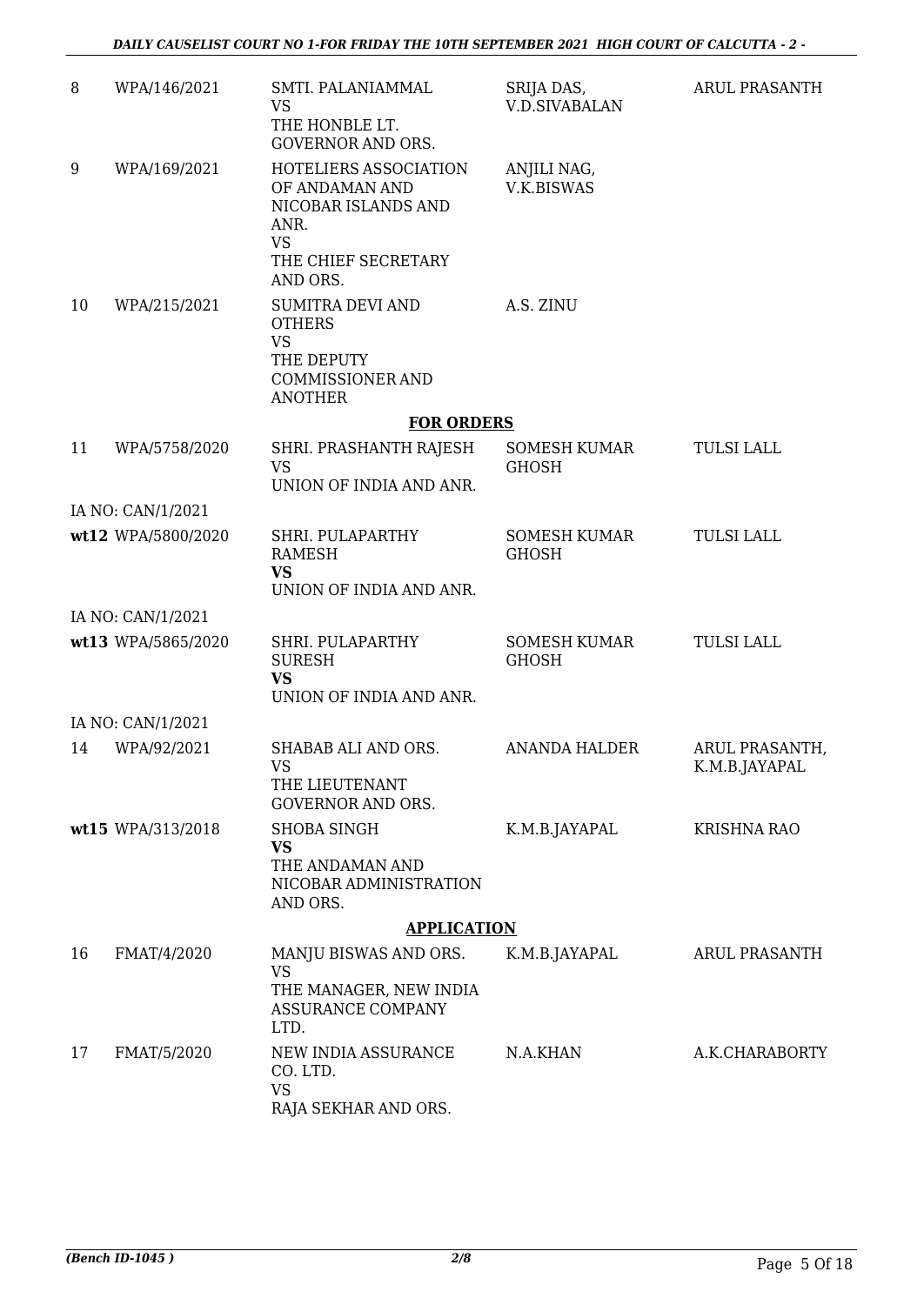| 18 | AP/6/2021                      | M/S. M.K. DEVELOPERS<br><b>VS</b><br><b>JOINT DIRECTOR</b><br>(CONTRACTS) FOR<br><b>ACCEPTING OFFICER</b><br>(CHIEF ENGINEER)     | S.K.GOLDER,<br><b>S.SARKAR</b>      | <b>TULSI LALL</b>                                 |
|----|--------------------------------|-----------------------------------------------------------------------------------------------------------------------------------|-------------------------------------|---------------------------------------------------|
|    |                                | <b>CONTEMPT APPLICATION</b>                                                                                                       |                                     |                                                   |
| 19 | CPAN/7/2021<br>IN WP 298/2019  | G.SENGUTTUVAN AND ORS.<br><b>VS</b><br>SUNIL ANCHIPAKA, THE<br>DEPUTY COMMISSIONER<br>AND ANR.                                    | ANJILI NAG, SHIPRA<br><b>MANDAL</b> | KRISHNA RAO, AJAY<br><b>KUMAR MANDAL</b>          |
| 20 | CPAN/11/2021<br>IN WP 914/2020 | DAVINDER PAL SINGH<br><b>VS</b><br>SANJEEV MITAL, THE<br><b>SECRETARY (REVENUE)</b><br>AND ANR.                                   | ANJILI NAG, SHIPRA<br><b>MANDAL</b> |                                                   |
| 21 | CPAN/12/2021                   | <b>S.SUBRAMANIAN</b><br><b>VS</b><br>M.RAJU                                                                                       | <b>G.BINNU KUMAR</b>                |                                                   |
|    | wt22 WPA/43/2021               | <b>S.SUBRAMANIAN</b><br><b>VS</b><br>M.RAJU                                                                                       | <b>G.BINNU KUMAR</b>                |                                                   |
|    |                                | <b>FOR HEARING</b>                                                                                                                |                                     |                                                   |
| 23 | WPA/41/2016                    | <b>UDAY SHANKAR SINGH</b><br><b>VS</b><br>THE ANDAMAN AND                                                                         | G.MINI                              |                                                   |
| 24 | WPA/9/2018                     | NICOBAR ADMINISTRATION<br>P.SUNDARA RAO<br><b>VS</b><br>THE LIEUTENANT<br><b>GOVERNOR AND ORS.</b>                                | <b>GOPALA BINNU</b><br><b>KUMAR</b> |                                                   |
| 25 | WPA/171/2018                   | MULTIPLE AGENCIES<br>PRIVATE LIMITED AND ANR.<br><b>VS</b><br><b>ANDAMAN STATE</b><br><b>COOPERATIVE BANK</b><br>LIMITED AND ORS. | RAKESH PAL GOBIND                   | MOHD. TABRAIZ,<br><b>KRISHNA RAO</b>              |
| 26 | WPA/236/2018                   | <b>EXECUTIVE ENGINEER,</b><br>CONSTRUCTION DIVISION-<br>II, APWD<br><b>VS</b><br>S. PRABHAKARAN AND ORS.                          | MOHAMMED<br><b>TABRAIZ</b>          | <b>GOPALA BINNU</b><br><b>KUMAR</b>               |
| 27 | WPA/283/2018                   | <b>VANVIKAS EMPLOYEES</b><br>ASSOCIATION AND ORS.<br><b>VS</b><br>HE MINISTRY OF HOME<br>AFFAIRS AND ORS.                         | <b>G.BINNU KUMAR</b>                | TULSI LALL,<br>KRISHNA RAO,<br><b>TASNEEM</b>     |
| 28 | SA/1/2019                      | USMAN ALI AND ORS.<br><b>VS</b><br>CHAMPA DEVI AND ORS.                                                                           | N.A.KHAN                            | K.M.B.JAYAPAL,<br>G.MINI, SABRINA<br><b>BEGUM</b> |
|    | wt29 SA/2/2019                 | USMAN ALI AND ORS.<br><b>VS</b><br>CHAMPA DEVI AND ORS.                                                                           | N.A.KHAN                            | K.M.B.JAYAPAL,<br>G.MINI, SABRINA<br><b>BEGUM</b> |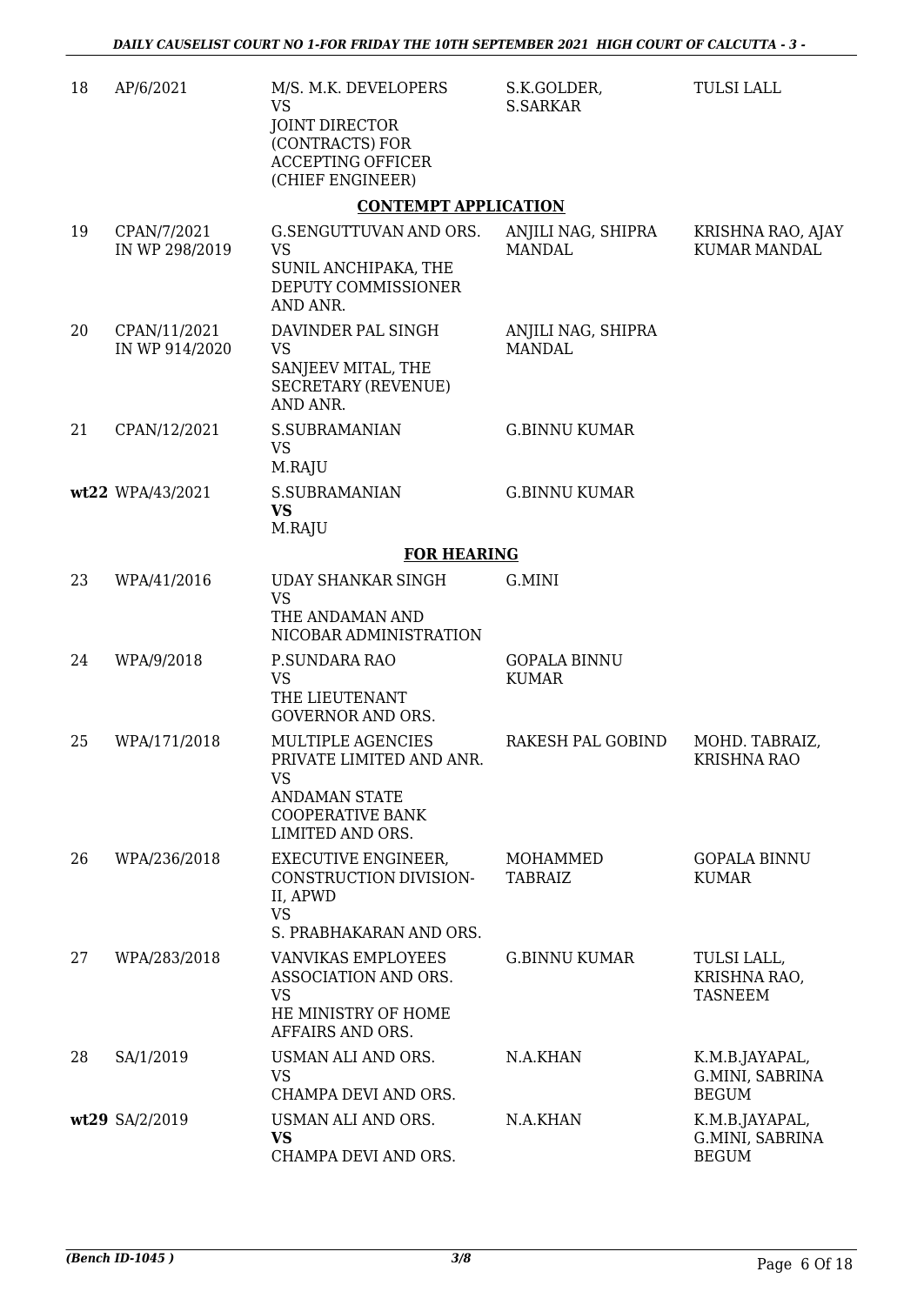#### *DAILY CAUSELIST COURT NO 1-FOR FRIDAY THE 10TH SEPTEMBER 2021 HIGH COURT OF CALCUTTA - 4 -*

| 30 | FMAT/3/2019       | SABITA DEVI AND ORS.<br><b>VS</b><br>THE MANAGER AND ANR.                                      | K.M.B.JAYAPAL,<br>G.MINI            | ARUL PRASANTH,<br><b>ANITHA HEGDE</b>    |
|----|-------------------|------------------------------------------------------------------------------------------------|-------------------------------------|------------------------------------------|
| 31 | SA/4/2019         | JAI NARAYAN SINGH<br><b>VS</b><br>BADRUDDIN AND ORS.                                           | K.M.B.JAYAPAL                       | N.A.KHAN                                 |
| 32 | SA/7/2019         | <b>SUKHODA ROY</b><br><b>VS</b><br>ANWESHA SARKAR AND<br>ANR.                                  | AJAY KUMAR<br><b>MANDAL</b>         | K.M.B.JAYAPAL,<br>G.MINI                 |
| 33 | SAT/11/2019       | AJIT RANJAN SAOJAL<br>VS<br>SANDHAYA RANI SAOJAL<br>AND ORS.                                   | <b>ANANDA HALDER</b>                | <b>ARUL PRASANTH</b>                     |
|    | IA NO: CAN/1/2021 |                                                                                                |                                     |                                          |
| 34 | WPA/101/2019      | M/S ANDAMAN BUBBLES<br>AND ORS.<br><b>VS</b><br>THE LIEUTENANT<br><b>GOVERNOR AND ORS.</b>     | <b>ANJILI NAG</b>                   | KRISHNA RAO, AJAY<br><b>KUMAR MANDAL</b> |
| 35 | WPA/150/2019      | UTTAM SHIL @ UTTAM<br>SEAL AND ORS.<br><b>VS</b><br>THE LIEUTENANT<br><b>GOVERNOR AND ORS.</b> | <b>ANJILI NAG</b>                   | <b>KRISHNA RAO</b>                       |
|    | wt36 WPA/3/2019   | <b>SHYNI JOSE</b><br><b>VS</b><br>THE LIEUTENANT<br><b>GOVERNOR AND ORS.</b>                   | <b>ANJILI NAG</b>                   | <b>KRISHNA RAO</b>                       |
|    | wt37 WPA/9/2019   | T. SHANMUGAM<br><b>VS</b><br>THE LIEUTENANT<br><b>GOVERNOR AND ORS.</b>                        | <b>ANJILI NAG</b>                   | <b>KRISHNA RAO</b>                       |
| 38 | WPA/179/2019      | <b>SELVI K.NATHAN</b><br><b>VS</b><br>THE ANDAMAN AND<br>NICOBAR ADMINISTRATION<br>AND ORS.    | K.M.B.JAYAPAL,<br>G.MINI            | <b>KRISHNA RAO</b>                       |
| 39 | WPA/203/2019      | <b>DIVISIONAL FOREST</b><br>OFFICER, MAYABUNDER<br><b>VS</b><br>SHRI. BIRSA KINDO              | S. C. MISHRA                        | <b>GOPALA BINU</b><br><b>KUMAR</b>       |
|    | wt40 WPA/173/2019 | <b>SHRI BIRSA KINDO</b>                                                                        | <b>GOPALA BINU KUMAR</b>            | <b>KRISHNA RAO</b>                       |
|    |                   | <b>VS</b><br>THE DIVISIONAL FOREST<br>OFFICER, MAYABUNDER                                      |                                     |                                          |
| 41 | WPA/209/2019      | R. KAUSHALYA AND ORS.<br><b>VS</b><br>THE UNION OF INDIA AND<br>ORS.                           | ANJILI NAG, SHIPRA<br><b>MANDAL</b> | MOHD. TABRAIZ                            |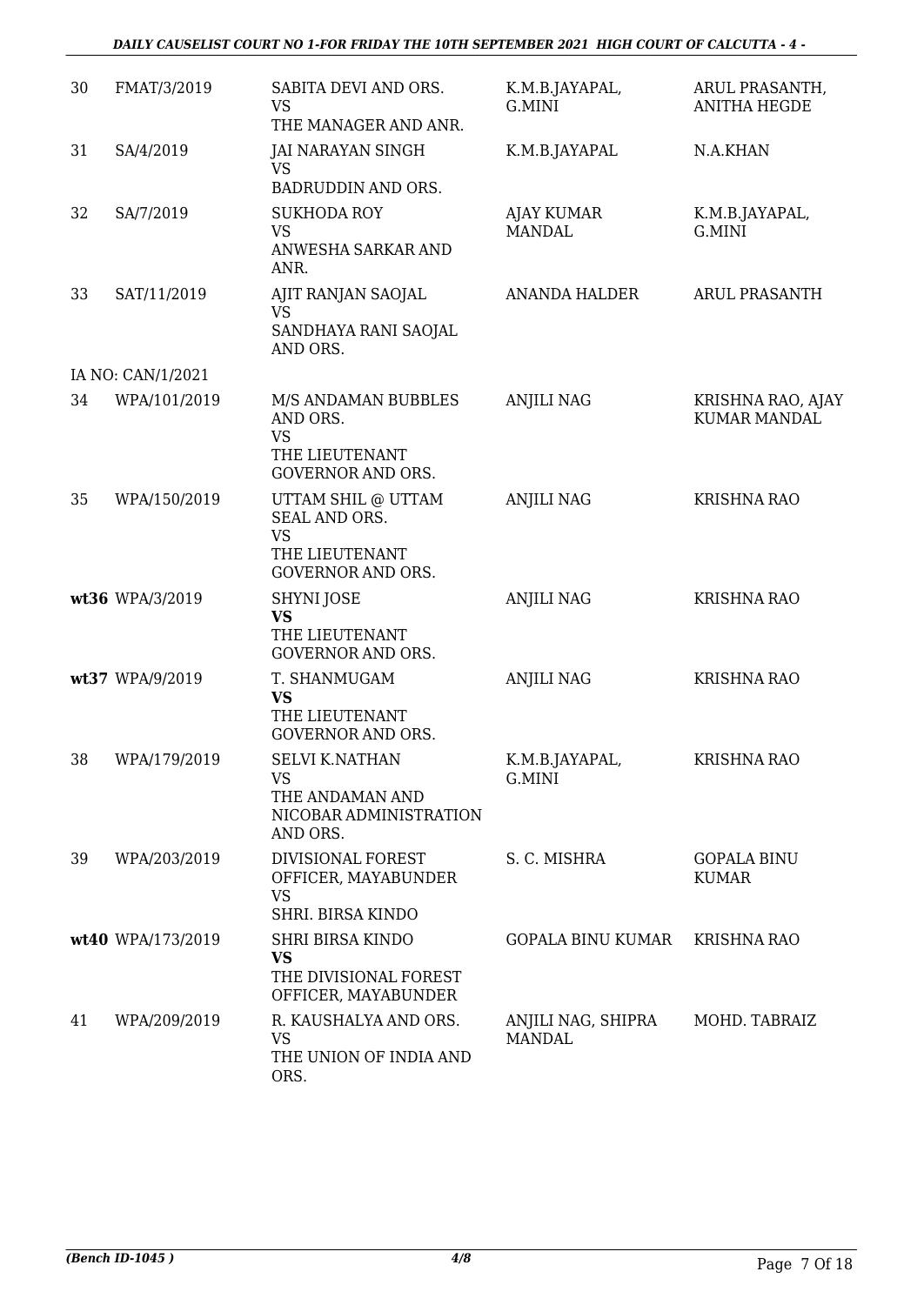| 42 | WPA/226/2019 | <b>ANDAMAN TIMBER</b><br><b>INDUSTRIES LIMITED</b><br><b>VS</b><br>THE CHIEF SECRETARY<br>AND ORS.                                   | K.M.B.JAYAPAL,<br>G.MINI                  | <b>KRISHNA RAO</b>                  |
|----|--------------|--------------------------------------------------------------------------------------------------------------------------------------|-------------------------------------------|-------------------------------------|
| 43 | WPA/237/2019 | SHRI. S. M. MUSTAFA<br><b>VS</b><br>THE ANDAMAN AND<br>NICOBAR ADMINISTRATION<br>AND ORS.                                            | G.MINI AND K.M.B.<br><b>JAYAPAL</b>       | KRISHNA RAO                         |
| 44 | WPA/241/2019 | THE EXECUTIVE ENGINEER<br>NORTH ANDAMAN<br>CONSTRUCTION DIVISION<br>(NACD)<br><b>VS</b><br>SMTI. REKHA NAIR AND<br>ORS.              | MOHAMMED<br><b>TABRAIZ</b>                | <b>GOPALA BINNU</b><br><b>KUMAR</b> |
| 45 | WPA/246/2019 | <b>A.SUNDAR</b><br><b>VS</b><br>THE HONBLE LIEUTENANT<br><b>GOVERNOR AND ORS.</b>                                                    | <b>GOPALA BINNU</b><br><b>KUMAR</b>       | M.P.KAMARAJ                         |
| 46 | WPA/263/2019 | KUMAR HARSHAVARDHAN<br><b>VS</b><br>THE UNION OF INDIA AND<br>ORS.                                                                   | <b>KMB JAYAPAL</b>                        | <b>TASNEEM</b>                      |
| 47 | WPA/282/2019 | <b>MANOJ PAUL</b><br><b>VS</b><br>THE UNION TERRITORY,<br><b>ADMINISTRATION OF</b><br>ANDAMAN AND NICOBAR<br><b>ISLANDS AND ORS.</b> | <b>IN PERSON</b>                          | <b>KRISHNA RAO</b>                  |
| 48 | WPA/288/2019 | SHRI. SHAJAN T. OOMMEN<br><b>VS</b><br>ANDAMAN AND NICOBAR<br><b>ADMINISTRATION AND</b><br>ORS.                                      | DEEP CHAIM KABIR,<br>S. AJITH PRASAD      | <b>KRISHNA RAO</b>                  |
| 49 | WPA/293/2019 | <b>RAJESH RAM</b><br><b>VS</b><br>THE ANDAMAN AND<br>NICOBAR ADMINISTRATION<br>AND ORS.                                              | DEEP CHAIM KABIR,<br><b>S.AJIT PRASAD</b> | ARUL PRASANTH,<br>N.A.KHAN          |
| 50 | WPA/329/2019 | TOURIST WORKERS UNION<br>AND ANR.<br><b>VS</b><br>THE ANDAMAN AND<br>NICOBAR ADMINISTRATION<br>AND ORS.                              | <b>GOPALA BINNU</b><br><b>KUMAR</b>       | KRISHNA RAO,<br><b>ANJILI NAG</b>   |
| 51 | FMA/1/2020   | <b>ARPITA GHOSH</b><br><b>VS</b><br>SHIV PRASAD AND ANR.                                                                             | MR. KRISHNA RAO                           | S.C.MISHRA                          |
| 52 | SAT/1/2020   | M. T. SAIDU AND ORS.<br><b>VS</b><br>M/S. ANDAMAN TIMBER<br><b>INDUSTRIES LIMITED AND</b><br>ANR.                                    | K. VIJAY KUMAR                            | K. M. B JAYAPAL                     |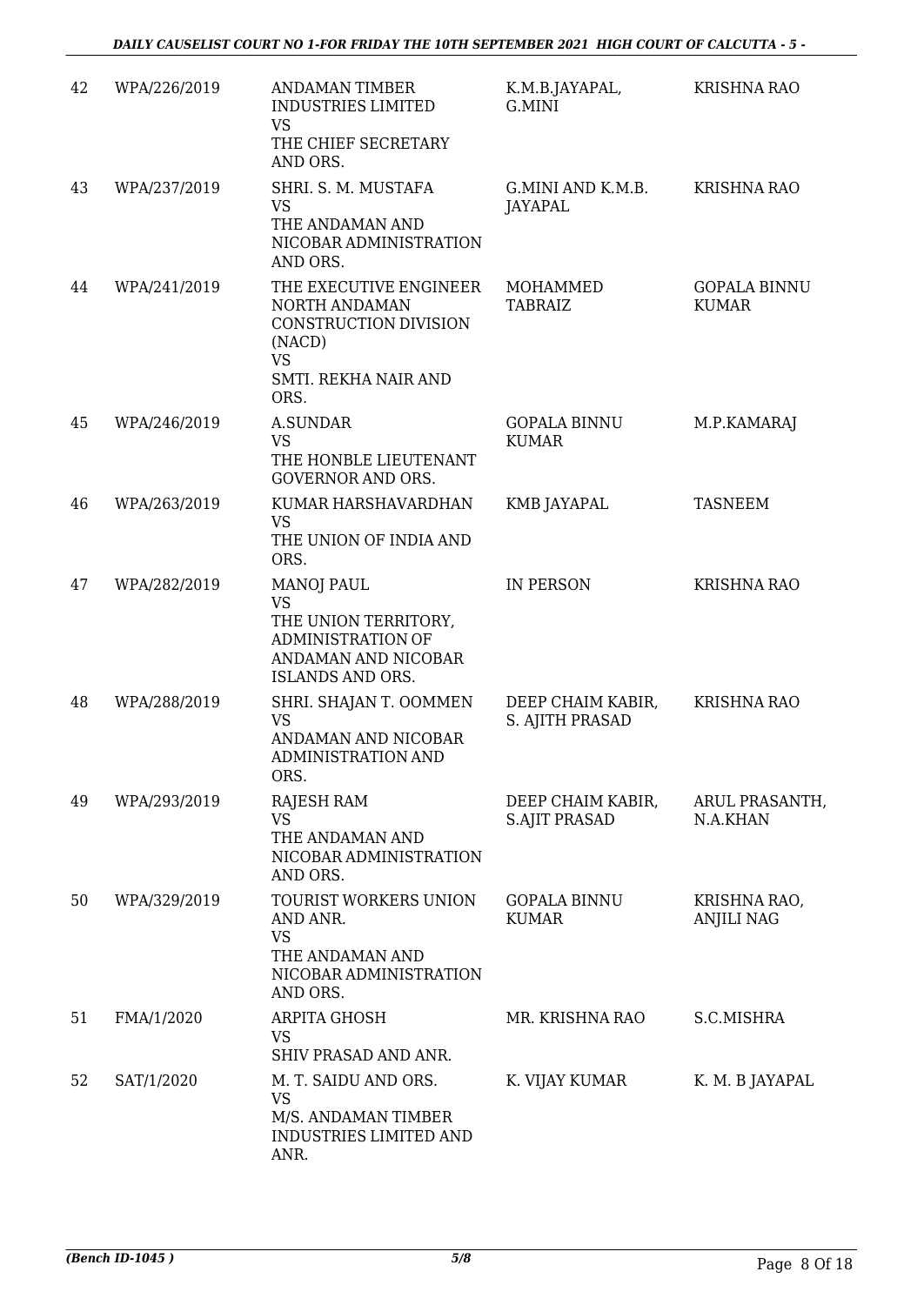#### *DAILY CAUSELIST COURT NO 1-FOR FRIDAY THE 10TH SEPTEMBER 2021 HIGH COURT OF CALCUTTA - 6 -*

| 53 | SAT/7/2020        | KALAIARASAN AND ORS.<br><b>VS</b><br>ASIF ALI AND ORS.                                   | <b>ANJILI NAG</b>                    | KMB JAYAPAL                              |
|----|-------------------|------------------------------------------------------------------------------------------|--------------------------------------|------------------------------------------|
| 54 | CO/10/2020        | <b>REKHA ROY</b><br><b>VS</b><br><b>GURUCHAND MAJUMDAR</b><br>AND ORS.                   | <b>RAKESH KUMAR</b>                  |                                          |
| 55 | WPA/34/2020       | SMTI. REBA MONDAL<br><b>VS</b><br>THE UNION OF INDIA AND<br>ORS.                         | <b>ANANDA HALDER</b>                 | <b>KRISHNA RAO</b>                       |
| 56 | WPA/52/2020       | P.KANNAN<br><b>VS</b><br>THE UNION OF INDIA AND<br>ORS.                                  | K.M.B.JAYAPAL                        | KRISHNA RAO, AJAY<br><b>KUMAR MANDAL</b> |
| 57 | WPA/76/2020       | <b>JOHN WESLEY</b><br><b>VS</b><br>THE ANDAMAN AND<br>NICOBAR ADMINISTRATION<br>AND ORS. | K. Vijay Kumar                       | KRISHNA RAO,<br>M.P.KAMARAJ              |
| 58 | WPA/92/2020       | <b>BINA DAS</b><br><b>VS</b><br>THE LIEUTENANT<br><b>GOVERNOR AND ORS.</b>               |                                      | <b>KRISHNA RAO</b>                       |
| 59 | WPA/95/2020       | <b>ANITA XESS</b><br><b>VS</b><br>THE UNION OF INDIA AND<br>ORS.                         | <b>GOPALA BINNU</b><br><b>KUMAR</b>  |                                          |
| 60 | WPA/97/2020       | P.YADAVA RAO<br><b>VS</b><br>THE UNION OF INDIA AND<br>ORS.                              | <b>GOPALA BINNU</b><br><b>KUMAR</b>  | KRISHNA RAO, AJAY<br><b>KUMAR MANDAL</b> |
| 61 | WPA/102/2020      | SHRI. AKSHAY PANT<br><b>VS</b><br>THE UNION OF INDIA AND<br>ORS.                         | G. MINI AND K.M.B.<br><b>JAYAPAL</b> | M.P.KAMARAJ                              |
| 62 | WPA/105/2020      | PREM KISHEN<br><b>VS</b><br>THE ANDAMAN AND<br>NICOBAR ADMINISTRATION<br>AND ORS.        | K.M.B.JAYAPAL,<br>G.MINI             | <b>KRISHNA RAO</b>                       |
|    | wt63 WPA/103/2020 | <b>HARISH KISHEN</b><br>VS<br>THE ANDAMAN AND<br>NICOBAR ADMINISTRATION<br>AND ORS.      | K.M.B.JAYAPAL,<br>G.MINI             | <b>KRISHNA RAO</b>                       |
|    | wt64 WPA/104/2020 | <b>RAM KISHEN</b><br><b>VS</b><br>THE ANDAMAN AND<br>NICOBAR ADMINISTRATION<br>AND ORS.  | K.M.B.JAYAPAL,<br>G.MINI             | <b>KRISHNA RAO</b>                       |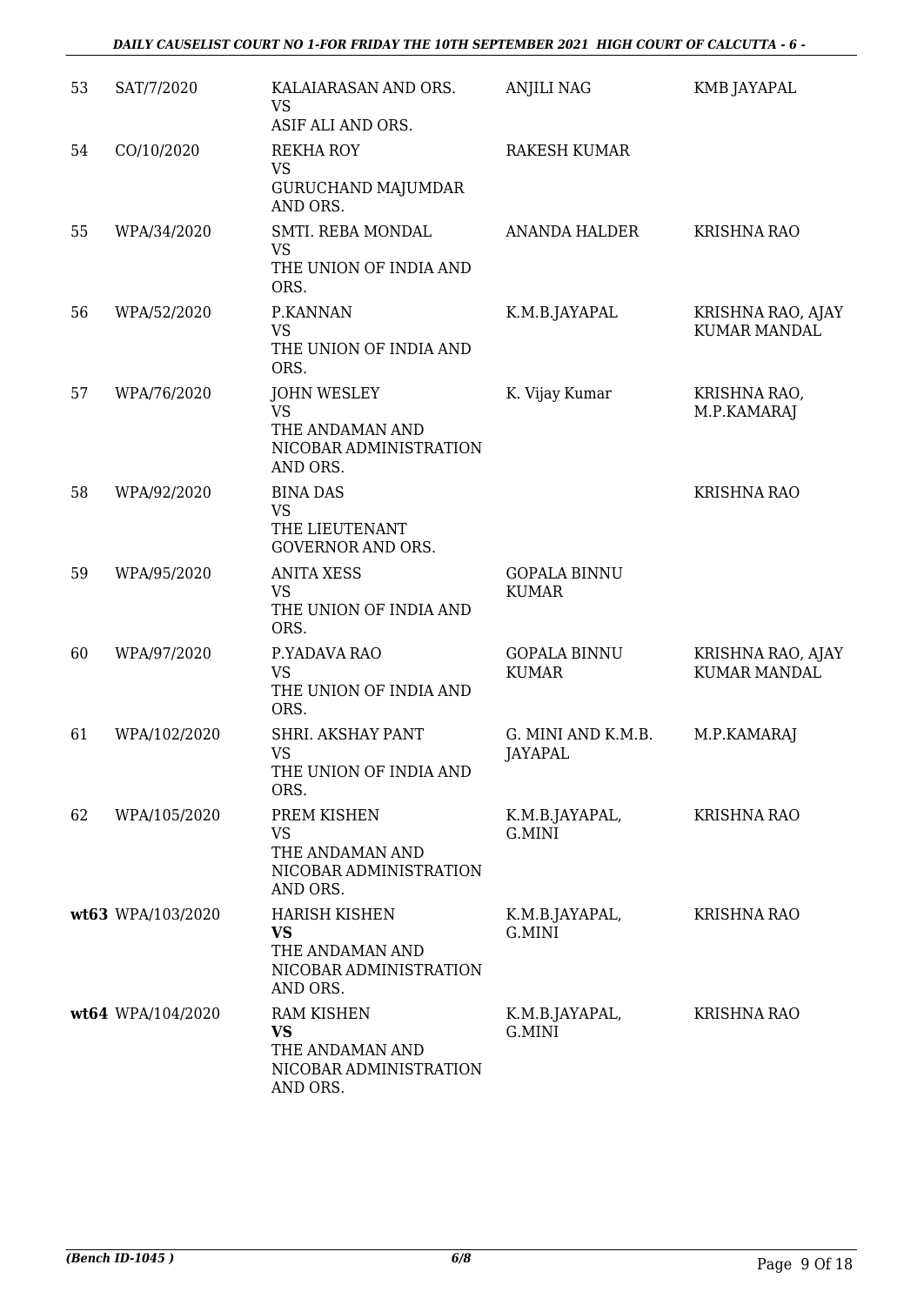|    | wt65 WPA/106/2020 | PERNITA DEVI<br><b>VS</b><br>THE ANDAMAN AND<br>NICOBAR ADMINISTRATION<br>AND ORS.                | K.M.B.JAYAPAL,<br>G.MINI            | <b>KRISHNA RAO</b>                       |
|----|-------------------|---------------------------------------------------------------------------------------------------|-------------------------------------|------------------------------------------|
|    | wt66 WPA/110/2020 | <b>KHATHIJA</b><br><b>VS</b><br>THE UNION OF INDIA AND<br>ORS.                                    | K.M.B.JAYAPAL                       | <b>KRISHNA RAO</b>                       |
|    | wt67 WPA/70/2021  | <b>HAR JEEVAN RAM</b><br><b>VS</b><br>THE LIEUTENANT<br><b>GOVERNOR AND ORS.</b>                  | K.M.B.JAYAPAL                       | K.M.B.JAYAPAL                            |
|    | wt68 WPA/71/2021  | PREM KISHEN<br><b>VS</b><br>THE ANDAMAN AND<br>NICOBAR ADMINISTRATION<br>AND ORS.                 | K.M.B.JAYAPAL                       | <b>KRISHNA RAO</b>                       |
|    | wt69 WPA/72/2021  | <b>HARISH KISHEN</b><br><b>VS</b><br>THE ANDAMAN AND<br>NICOBAR ADMINISTRATION<br>AND ORS.        | K.M.B. JAYAPAL                      | <b>KRISHNA RAO</b>                       |
| 70 | WPA/107/2020      | THE EXECUTIVE ENGINEER<br><b>VS</b><br>S.MANOHARI AND ORS.                                        | <b>KRISHNA RAO</b>                  | <b>G.BINNU KUMAR</b>                     |
|    | wt71 WPA/117/2020 | S.MANOHARI AND ORS.<br><b>VS</b><br>THE EXECUTIVE<br>ENGINEER, PORT BLAIR<br>NORTH DIVISION, APWD | <b>GOPALA BINNU</b><br><b>KUMAR</b> | <b>KRISHNA RAO</b>                       |
| 72 | WPA/116/2020      | BIJLI KAAMGAR UNION AND<br>ANR.<br><b>VS</b><br>THE HONBLE<br>LT.GOVERNOR AND ORS.                | <b>GOPALA BINNU</b><br><b>KUMAR</b> | KRISHNA RAO, AJAY<br><b>KUMAR MANDAL</b> |
| 73 | WPA/121/2020      | SOBHANA KUMARI<br><b>VS</b><br>THE LIEUTENANT<br><b>GOVERNOR AND ORS.</b>                         | <b>GOPALA BINNU</b><br>KUMAR        | <b>KRISHNA RAO</b>                       |
| 74 | WPA/123/2020      | M.KRISHNAN<br><b>VS</b><br>THE LT GOVERNOR AND<br>ORS.                                            | MOHAMMED<br>TABRAIZ                 | <b>ARUL PRASANTH</b>                     |
| 75 | WPA/131/2020      | <b>SOURAV MISRA</b><br><b>VS</b><br>THE ANDAMAN AND<br>NICOBAR ADMINISTRATION<br>AND ORS.         | K.VIJAY KUMAR                       | <b>KRISHNA RAO</b>                       |
| 76 | WPA/137/2020      | MOHD. NASRULLAH<br><b>VS</b><br>THE COMMISSIONER,<br><b>GOOD AND SERVICE TAX</b><br>AND ORS.      | <b>ANANDA HALDER</b>                | KRISHNA RAO,<br>A.K.MANDAL               |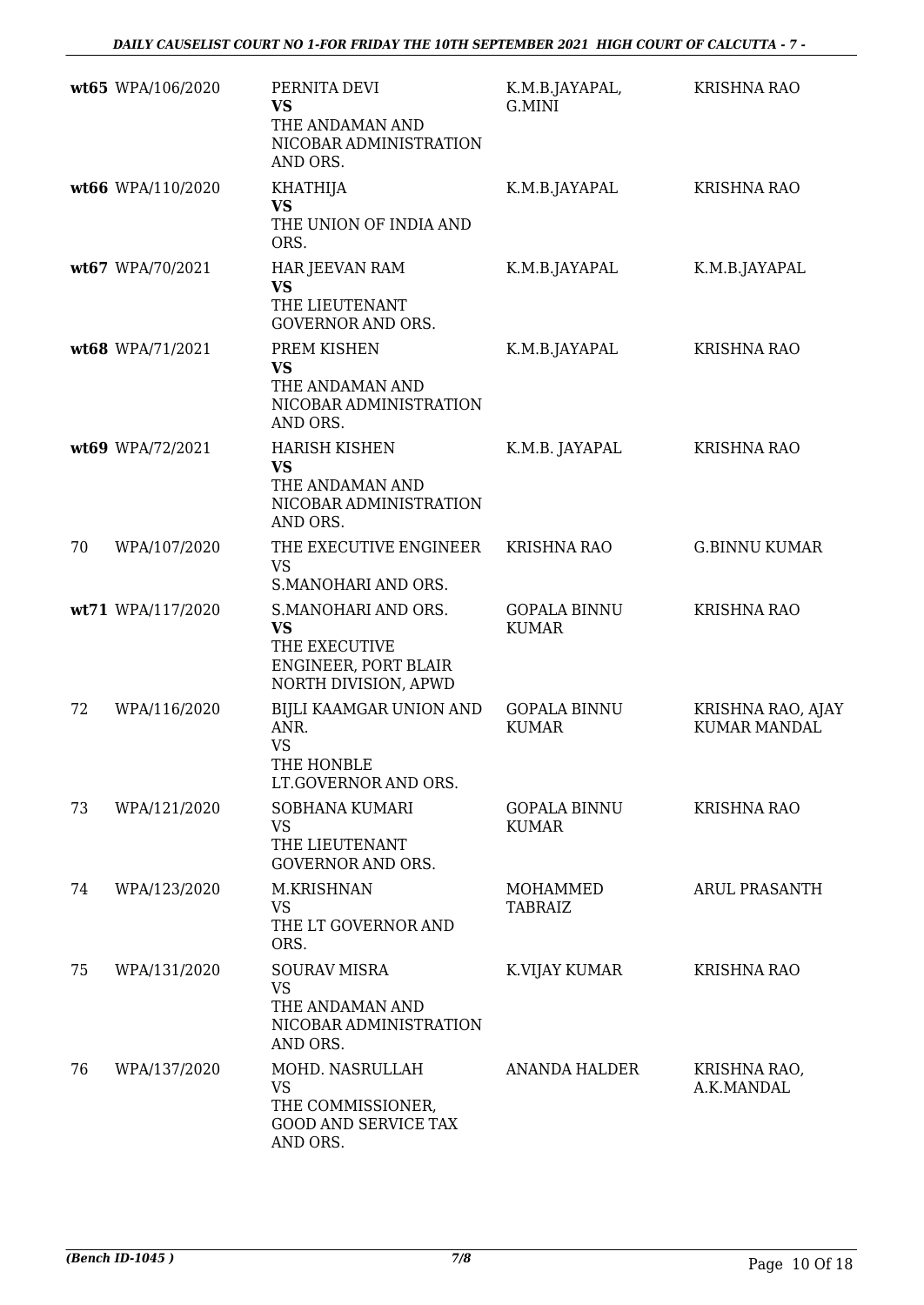| 77 | WPA/149/2020  | M/S T.T. TRADING<br>COMPANY AND ANR.<br><b>VS</b><br>THE ANDAMAN AND<br>NICOBAR ADMINISTRATION<br>AND ORS.                 | <b>ANJILI NAG</b>                     | <b>ARUL PRASANTH</b>                      |
|----|---------------|----------------------------------------------------------------------------------------------------------------------------|---------------------------------------|-------------------------------------------|
| 78 | WPA/8463/2020 | SHRI. V. RAVICHANDRAN<br>AND ANR.<br><b>VS</b><br>THE LT.GOVERNOR AND<br>ORS.                                              | <b>GOPALA BINU KUMAR</b>              | KRISHNA RAO, AJAY<br><b>KUMAR MANDAL</b>  |
| 79 | WPA/9283/2020 | RITHI SINGH AND ORS.<br><b>VS</b><br>THE LIEUTENANT<br><b>GOVERNOR AND ORS.</b>                                            | <b>ANJILI NAG</b>                     | KRISHNA RAO, AJAY<br><b>KUMAR MANDAL</b>  |
| 80 | WPA/2/2021    | <b>S.RAVINDRAN</b><br><b>VS</b><br>THE ADMINISTRATOR AND<br>ORS.                                                           | ANJILI NAG, SHIPRA<br><b>MANDAL</b>   | KRISHNA RAO,<br>A.K.MANDAL                |
| 81 | WPA/46/2021   | M. MEGHAVARNAM AND<br>ORS.<br><b>VS</b><br>THE DIRECTOR GENERAL<br>OF SHIPPING AND ORS.                                    | ANJILI NAG, SHIPRA<br><b>MANDAL</b>   | TULSI LALL,<br>KRISHNA RAO,<br>A.K.MANDAL |
| 82 | WPA/134/2021  | M/S SALCON ENGINEERS<br>AND FABRICATORS AND<br>ANR.<br><b>VS</b><br>THE CHAIRMAN, STATE<br>TRANSPORT AUTHORITY<br>AND ORS. | V.D.SIVABALAN,<br><b>RAKESH KUMAR</b> | <b>KRISHNA RAO</b>                        |
| 83 | WPA/185/2021  | THE INDIA RED CROSS<br><b>SOCIETY</b><br><b>VS</b><br>THE ANDAMAN AND<br>NICOBAR ADMINISTRATION                            | MOHD. TABRAIZ                         | KRISHNA RAO, AJAY<br><b>KUMAR MANDAL</b>  |

IA NO: CAN/2/2021, CAN/1/2021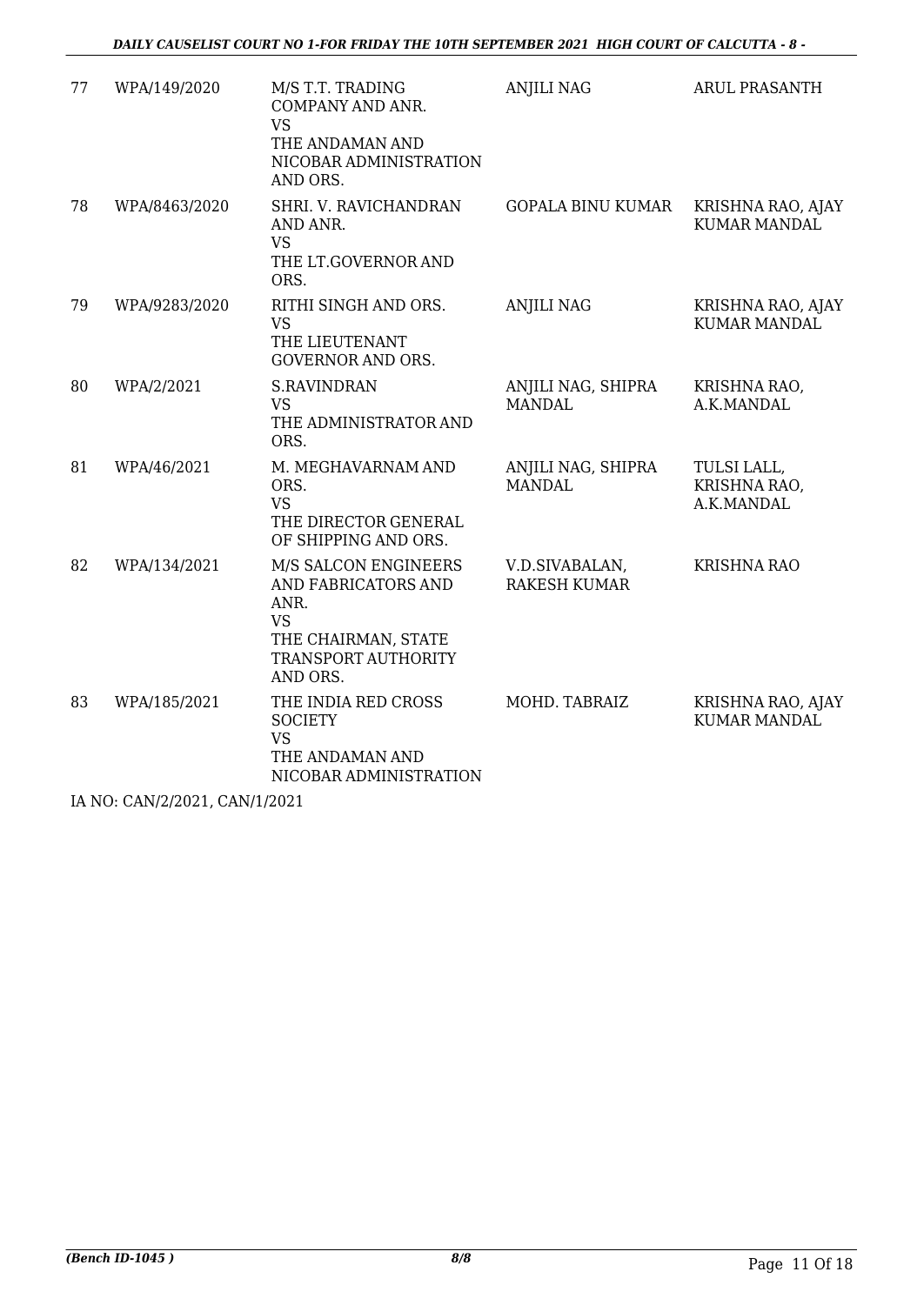

# Calcutta High Court

## **In The Circuit Bench at Port Blair**

## **Appellate Side**

**DAILY CAUSELIST For Friday The 10th September 2021**

#### **COURT NO. 2**

### **SINGLE BENCH (SINGLE BENCH)**

#### **HON'BLE JUSTICE SHIVAKANT PRASAD**

|                |                    | <b>APPLICATION</b>                                                                       |                                                        |                                    |
|----------------|--------------------|------------------------------------------------------------------------------------------|--------------------------------------------------------|------------------------------------|
| $\mathbf{1}$   | CRM/4/2021         | <b>B.VENKAT RAO</b><br><b>VS</b><br>THE STATE                                            | M.K.THAKUR, ANUP<br><b>CHAKRABORTY</b>                 |                                    |
| $\overline{2}$ | CRR/4/2020         | H.H.BEENA KUMARI<br><b>VS</b><br><b>DEEPAK RAM</b>                                       | KAVITA TEWARI RAO                                      |                                    |
|                | IA NO: CRAN/1/2021 |                                                                                          |                                                        |                                    |
|                |                    | <b>MOTION</b>                                                                            |                                                        |                                    |
| 3              | CRR/7/2021         | PARAMESHWARAN<br><b>VS</b><br>THE STATE                                                  | K.M.B.JAYAPAL,<br>G.MINI                               |                                    |
| $\overline{4}$ | WPA/73/2021        | M.D. KASID ALI<br><b>VS</b><br>THE ANDAMAN AND<br>NICOBAR ADMINISTRATION<br>AND ORS.     | SUBIR KUMAR<br><b>GOLDER</b>                           | <b>KRISHNA RAO</b>                 |
| 5              | WPA/158/2021       | MUKUNDA MONDAL<br><b>VS</b><br>THE SECRETARY, STATE<br>TRANSPORT AUTHORITY<br>AND ORS.   | ARUN S. KUMAR                                          | <b>AJAY KUMAR</b><br><b>MANDAL</b> |
| 6              | WPA/163/2021       | <b>SUNITA DEVI</b><br><b>VS</b><br>THE DIRECTOR,<br>DIRECTORATE OF<br>EDUCATION AND ORS. | R.P.GOBIND,<br>S.C.MISHRA,<br>P.MENON,<br>P.A.M.SABITH |                                    |
| 7              | WPA/165/2021       | <b>K.ABDULLA</b><br><b>VS</b><br>THE ANDAMAN AND<br>NICOBAR ADMINISTRATION<br>AND ORS.   | <b>V.D.SIVA BALAN</b>                                  |                                    |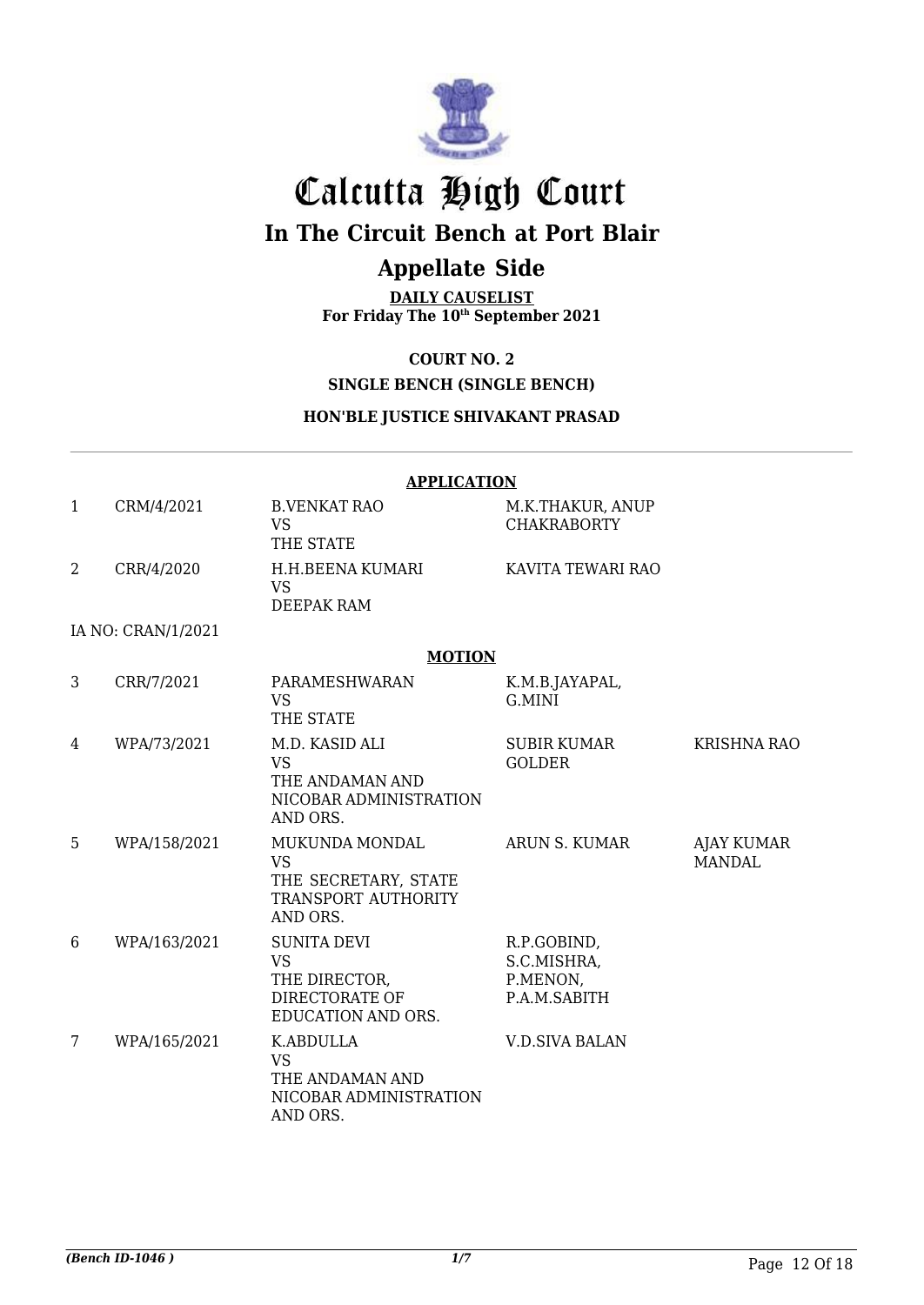|    |                    | DAILY CAUSELIST COURT NO 2-FOR FRIDAY THE 10TH SEPTEMBER 2021 HIGH COURT OF CALCUTTA - 2 - |                                       |                                          |
|----|--------------------|--------------------------------------------------------------------------------------------|---------------------------------------|------------------------------------------|
| 8  | WPA/208/2021       | <b>BIMAL MONDAL</b><br><b>VS</b><br>THE SUPERINTENDING                                     | <b>TAPAN KUMAR DAS</b>                |                                          |
|    |                    | <b>ENGINEER</b>                                                                            |                                       |                                          |
|    | IA NO: CAN/1/2021  |                                                                                            |                                       |                                          |
|    |                    | <b>CONTEMPT APPLICATION</b>                                                                |                                       |                                          |
| 9  | CPAN/15/2021       | NALLAMURTHY<br><b>VS</b><br>MUNNUSWAMY,<br><b>EXECUTIVE ENGINEER</b>                       | <b>GOPALA BINNU</b><br><b>KUMAR</b>   |                                          |
|    |                    | <b>FOR HEARING</b>                                                                         |                                       |                                          |
| 10 | CRA/14/2019        | THE STATE<br><b>VS</b><br>A.JOSEMON                                                        | <b>KRISHNA RAO</b>                    | <b>GOPALA BINNU</b><br><b>KUMAR</b>      |
|    | IA NO: CRAN/1/2021 |                                                                                            |                                       |                                          |
| 11 | CRA/6/2018         | THE STATE<br><b>VS</b><br><b>SANDIP KUMAR</b>                                              | <b>KRISHNA RAO</b>                    | <b>GOPALA BINNU</b><br><b>KUMAR</b>      |
| 12 | CRA/3/2019         | THE STATE<br><b>VS</b><br>A.MAHESHWAR RAO AND<br>ORS.                                      | A.S.ZINU                              | ANJILI NAG, GOPALA<br><b>BINNU KUMAR</b> |
| 13 | WPA/238/2019       | SMTI. PRIYA MINJ<br><b>VS</b><br>THE ANDAMAN AND<br>NICOBAR ADMINISTRATION<br>AND ANR.     | K. M. B. JAYAPAL                      | <b>KRISHNA RAO</b>                       |
| 14 | WPA/109/2020       | <b>SASI KALA</b><br><b>VS</b><br>THE UNION OF INDIA AND<br>ORS.                            | K.M.B.JAYAPAL,<br>G.MINI              | <b>KRISHNA RAO</b>                       |
| 15 | CRA/1/2017         | SHRI. K. ESWAR RAO<br><b>VS</b><br>SHRI. K. G. SAM KUTTY                                   |                                       | A.K.CHAKRABORTY                          |
| 16 | CRR/1/2017         | THE STATE (CBI)<br><b>VS</b><br>NEWAZESH ALI AND ORS.                                      | RAKESH PAL GOBIND                     | <b>ARUL PRASANTH</b>                     |
|    | wt17 CRR/17/2018   | THE STATE (CBI)<br><b>VS</b><br>MAN MOHAN SINGH                                            | RAKESH PAL GOBIND                     | MOHD. TABRAIZ                            |
|    | wt18 CRR/18/2018   | THE STATE (CBI)<br><b>VS</b><br>PUSHPA RAJU                                                | RAKESH PAL GOBIND                     | <b>GOPALA BINNU</b><br><b>KUMAR</b>      |
|    | wt19 CRR/19/2018   | THE STATE (CBI)<br><b>VS</b><br>THOMAS HERENZ AND<br>ORS.                                  | RAKESH PAL GOBIND                     | K.M.B.JAYAPAL                            |
| 20 | CRA/12/2019        | PRADEEP HALDER<br><b>VS</b><br>THE STATE                                                   | D. ILANGO AND R.<br>PRADEEP           | <b>KRISHNA RAO</b>                       |
| 21 | CRR/13/2019        | B.RAJALAXMI AND ANR.<br><b>VS</b><br>K.M.RAMESH                                            | ARUL PRASANTH,<br><b>DOLLY SARKAR</b> | D.ILANGO, ANJILI<br>NAG                  |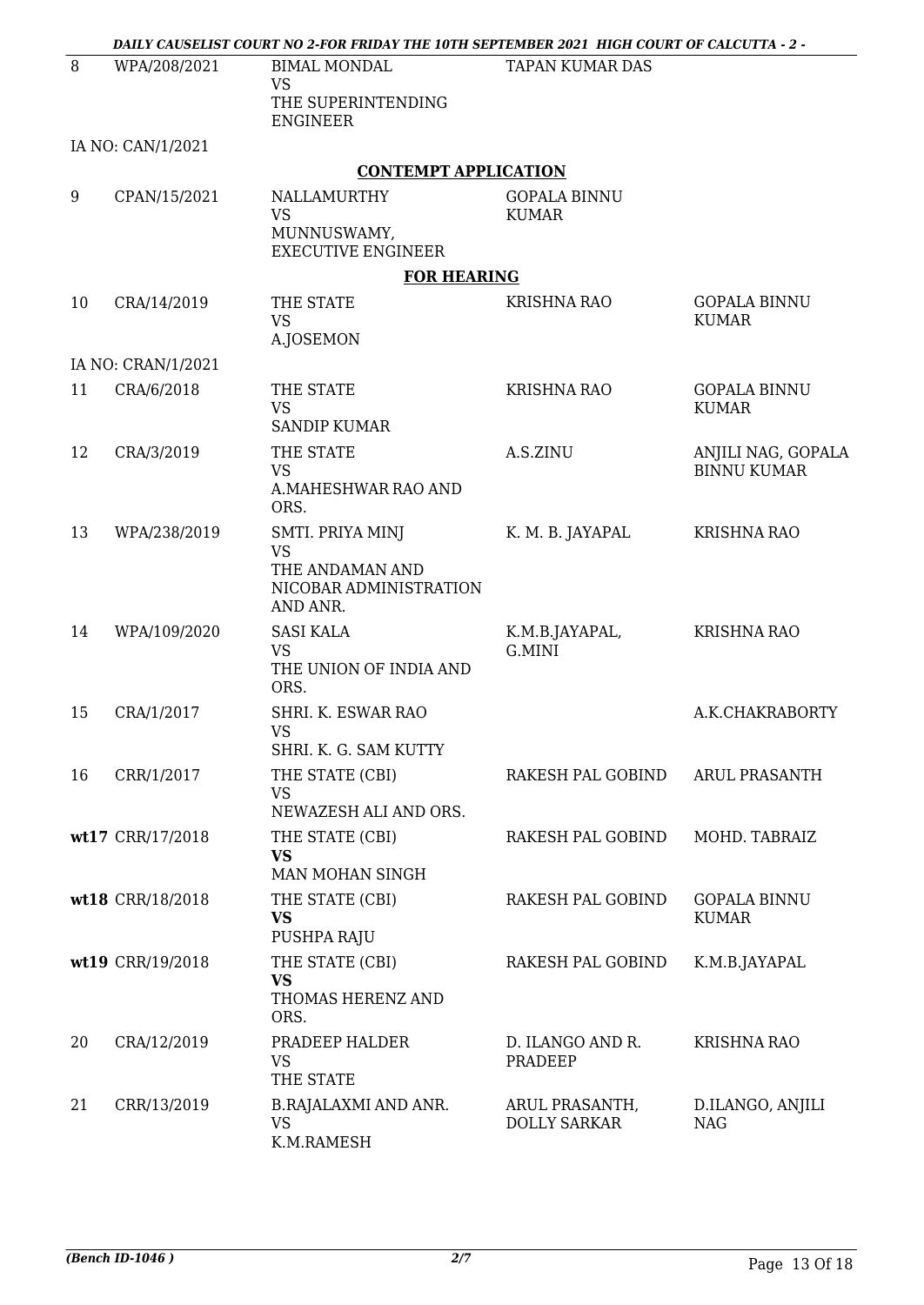| 22 | CRR/31/2019       | SHRI. MOHD ASIF<br><b>VS</b><br>SMTI. MUBASHIRA                                                                                                   | MRS. KAVITA TEWARI<br><b>RAO</b>            | MS. BABITA DAS                           |
|----|-------------------|---------------------------------------------------------------------------------------------------------------------------------------------------|---------------------------------------------|------------------------------------------|
| 23 | WPA/324/2019      | V.TRIMURTHY AND ORS.<br><b>VS</b><br>THE LIEUTENANT<br><b>GOVERNOR AND ORS.</b>                                                                   | <b>ANJILI NAG</b>                           | <b>ARUL PRASANTH</b>                     |
|    | IA NO: CAN/1/2021 |                                                                                                                                                   |                                             |                                          |
| 24 | WPA/20297/2019    | M/S ARYAN AQUA (INDIA)<br>PVT. LTD.<br><b>VS</b><br>THE ANDAMAN AND<br>NICOBAR ADMINISTRATION<br>AND ORS.                                         | <b>ANJILI NAG</b>                           | KRISHNA RAO, AJAY<br><b>KUMAR MANDAL</b> |
| 25 | WPA/33/2020       | N.YUSUF<br><b>VS</b><br>THE ANDAMAN AND<br>NICOBAR ADMINISTRATION<br>AND ORS.                                                                     | K.VIJAY KUMAR                               | AJAY KUMAR<br><b>MANDAL</b>              |
| 26 | WPA/47/2020       | S.PONNAMMAL<br>VS.<br>THE UNION OF INDIA AND<br>ORS.                                                                                              | DEEP CHAIM KABIR,<br>AJITH S. PRASAD        | <b>KRISHNA RAO</b>                       |
| 27 | WPA/54/2020       | <b>KISHEN RAM</b><br><b>VS</b><br>THE LIEUTENANT<br><b>GOVERNOR AND ORS.</b>                                                                      | G. MINI AND K.M.B.<br>JAYAPAL               |                                          |
| 28 | WPA/90/2020       | S. SHANMUGANATHAN<br><b>VS</b><br>ANDAMAN NICOBAR<br><b>ISLANDS INTEGRATED</b><br>DEVELOPMENT<br><b>CORPORATION LIMITED</b><br>(ANIIDCO) AND ANR. | GOPALA BINU KUMAR                           | <b>ANJILI NAG</b>                        |
| 29 | WPA/94/2020       | JOHN EKKA AND ORS.<br>VS<br>THE UNION OF INDIA AND<br>ORS.                                                                                        | <b>GOPALA BINNU</b><br>KUMAR                | <b>KRISHNA RAO</b>                       |
| 30 | WPA/96/2020       | P.VAIKUNTA RAO<br><b>VS</b><br>THE UNION OF INDIA AND<br>ORS.                                                                                     | <b>GOPALA BINNU</b><br><b>KUMAR</b>         | <b>KRISHNA RAO</b>                       |
| 31 | WPA/100/2020      | DEV DASS @ DIVA DAS AND<br>ANR.<br><b>VS</b><br>THE ARBITRATOR AND ORS.                                                                           | Anjali Nag, Shipra<br>Mondal and R. Pradeep | <b>KRISHNA RAO</b>                       |
|    | wt32 WPA/101/2020 | DEVA DASS @ DIVA DAS<br>AND ANR.<br>VS<br>THE ARBITRATOR,<br>REGISTRAR COOPERATIVE<br>SOCIETIES AND ORS.                                          | ANJILI NAG, SHIPRA<br>MANDAL, R.PRADEEP     | ARUL PRASANTH,<br><b>KRISHNA RAO</b>     |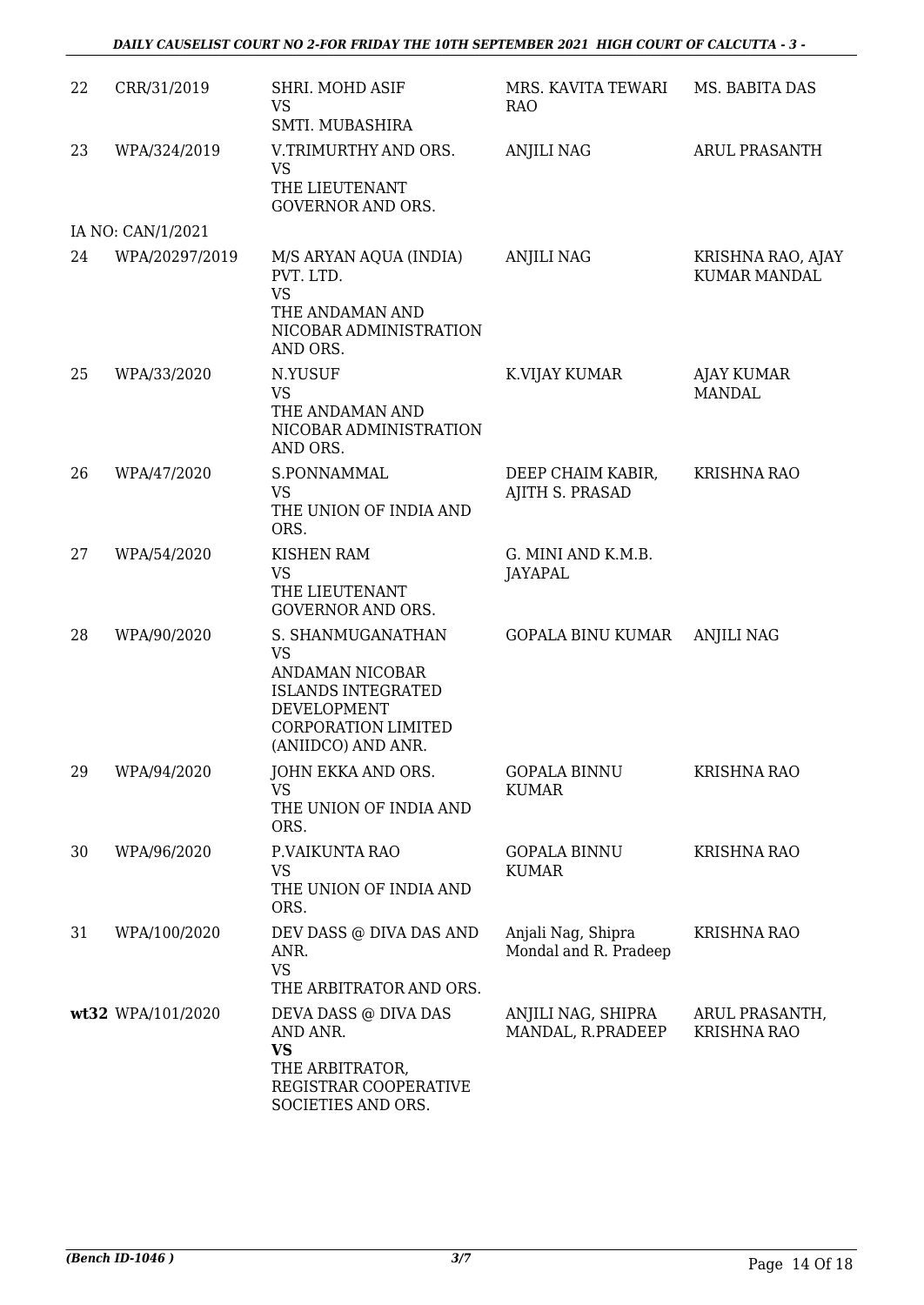| 33 | WPA/119/2020      | <b>LALTA PRASAD</b><br><b>VS</b><br>THE LIEUTENANT<br><b>GOVERNOR AND ORS.</b>         | <b>ANANDA HALDER</b>                      | KRISHNA RAO,<br>A.K.MANDAL,<br>K.M.B.JAYAPAL |
|----|-------------------|----------------------------------------------------------------------------------------|-------------------------------------------|----------------------------------------------|
| 34 | WPA/122/2020      | S. K. MONIRUL ALI<br><b>VS</b><br>THE LT. GOVERNOR AND<br>ORS.                         | MOHAMMED<br><b>TABRAIZ</b>                | <b>KRISHNA RAO</b>                           |
| 35 | WPA/124/2020      | M.KRISHNAN<br><b>VS</b><br>THE LIEUTENANT<br><b>GOVERNOR AND ORS.</b>                  | MOHD. TABRAIZ                             | <b>ARUL PRASANTH</b>                         |
| 36 | WPA/135/2020      | THE DIRECTOR OF<br><b>TRANSPORT</b><br><b>VS</b><br>SHIVNATH AND ORS.                  | <b>KRISHNA RAO</b>                        | <b>G.BINNU KUMAR</b>                         |
| 37 | WPA/139/2020      | <b>RITA SIL</b><br><b>VS</b><br>THE ADMINISTRATOR<br>(LIEUTENANT GOVERNOR)<br>AND ORS. | <b>ANJILI NAG</b>                         | <b>ARUL PRASANTH</b>                         |
|    | wt38 WPA/190/2021 | <b>RITA SIL</b><br><b>VS</b><br>THE ADMINISTRATOR<br>(LIEUTENANT GOVERNOR)<br>AND ORS. | <b>ANJILI NAG</b>                         | <b>ARUL PRASANTH</b>                         |
| 39 | WPA/3052/2020     | PEARLESCENT MERITECH<br>PVT. LTD. AND ANR.<br><b>VS</b><br>UNION OF INDIA AND ORS.     | <b>ANJILI NAG</b>                         | <b>KRISHNA RAO</b>                           |
| 40 | WPA/9132/2020     | SHAILAJA SINGH<br><b>VS</b><br>THE MEDICAL COUNCIL OF<br><b>INDIA AND ORS.</b>         | <b>GOPALA BINNU</b><br><b>KUMAR</b>       | KRISHNA RAO,<br>RAJINDER SINGH               |
| 41 | WPA/9309/2020     | RDS PROJECT LIMITED AND<br>ANR.<br><b>VS</b><br>UNION OF INDIA AND ORS.                | PHIROZE EDULJI,<br>R.BHATTACHARYA         | ARUL PRASANTH,<br>ANJILI NAG, TULSI<br>LALL  |
| 42 | WPA/44/2021       | ASHA, ASSISTANT<br><b>ENGINEER-I</b><br><b>VS</b><br>THE LT. GOVERNOR AND<br>ORS.      | RAJINDER SINGH,<br><b>TAPAN KUMAR DAS</b> | KRISHNA RAO,<br>K.VIJAY KUMAR                |
| 43 | WPA/83/2021       | <b>ABDUL SIDDIQUE</b><br><b>VS</b><br>THE LIEUTENANT<br><b>GOVERNOR AND ANR.</b>       | MOHD. TABRAIZ                             | KRISHNA RAO, AJAY<br>KUMAR MANDAL            |
| 44 | WPA/135/2021      | <b>GANGA DIN</b><br><b>VS</b><br>THE ANDAMAN AND<br>NICOBAR ADMINISTRATION<br>AND ORS. | K.M.B.JAYAPAL,<br>G.MINI                  | AJAY KUMAR<br><b>MANDAL</b>                  |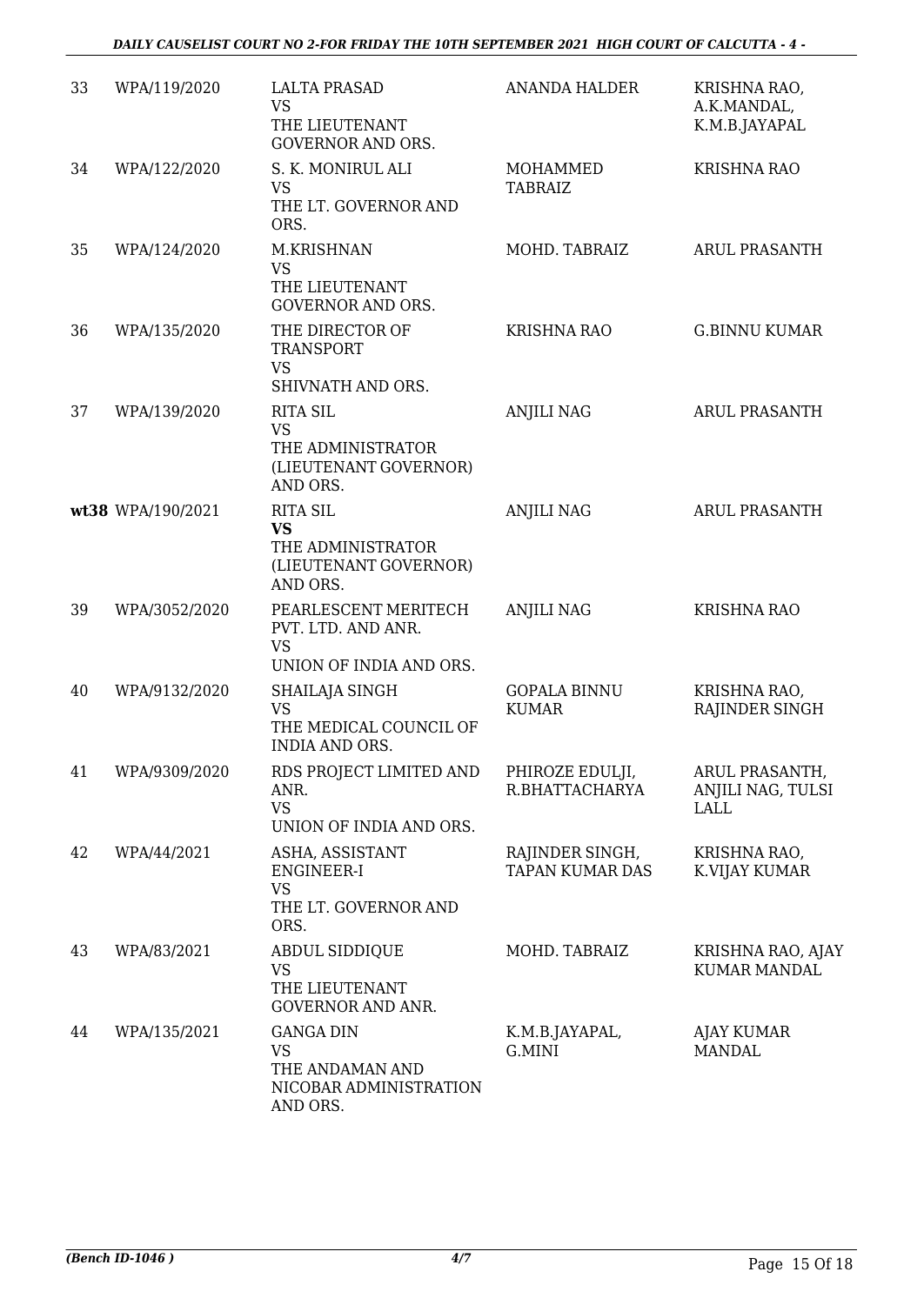|    |                   | DAILY CAUSELIST COURT NO 2-FOR FRIDAY THE 10TH SEPTEMBER 2021 HIGH COURT OF CALCUTTA - 5 -                                              |                                                                                  |                                          |
|----|-------------------|-----------------------------------------------------------------------------------------------------------------------------------------|----------------------------------------------------------------------------------|------------------------------------------|
| 45 | WPA/186/2021      | <b>ESWAR RAO</b><br><b>VS</b>                                                                                                           | MOHD. TABRAIZ                                                                    | KRISHNA RAO, AJAY<br><b>KUMAR MANDAL</b> |
|    |                   | ANDAMAN AND NICOBAR<br>STATE COOPERATIVE BANK                                                                                           |                                                                                  |                                          |
|    | IA NO: CAN/1/2021 |                                                                                                                                         |                                                                                  |                                          |
| 46 | WPA/159/2014      | A.ZAHEED<br><b>VS</b><br>THE ANDAMAN AND<br>NICOBAR ADMINISTRATION<br>AND ORS.                                                          | K.M.B.JAYAPAL,<br>G.MINI                                                         | <b>ARUL PRASANTH</b>                     |
| 47 | WPA/63/2018       | M/S PANKAJ ENTERPRISES<br>AND ANR.<br><b>VS</b><br>ANDAMAN AND NICOBAR<br>ADMINISTRATION AND<br>ORS.                                    | RAJINDER SINGH,<br><b>TAPAN KUMAR DAS</b>                                        | <b>ANJILI NAG</b>                        |
|    | IA NO: CAN/1/2021 |                                                                                                                                         |                                                                                  |                                          |
| 48 | WPA/178/2018      | P.RENU                                                                                                                                  | D.C.KABIR                                                                        | <b>ANJILI NAG</b>                        |
|    |                   | <b>VS</b><br>THE STATE BANK OF INDIA<br>AND ORS.                                                                                        |                                                                                  |                                          |
| 49 | WPA/282/2018      | VANVIKAS EMPLOYEES<br>ASSOCIATION AND ORS.<br><b>VS</b>                                                                                 | <b>GOPALA BINNU</b><br><b>KUMAR</b>                                              | TULSI LALL,<br><b>TASNEEM</b>            |
|    |                   | THE MINISTRY OF HOME<br>AFFAIRS AND ORS.                                                                                                |                                                                                  |                                          |
| 50 | WPA/94/2019       | ANDAMAN PLANTATIONS<br>AND DEVELOPMENT<br><b>CORPORATION PRIVATE</b><br>LIMITED AND ANR.<br><b>VS</b><br>THE UNION OF INDIA AND<br>ORS. | RAJA BASU<br>CHOUDHARY, JYOTI<br>SINGH, ASIF<br>HUSSAIN,<br><b>V.D.SIVABALAN</b> | <b>ARUL PRASANTH</b>                     |
|    | wt51 WPA/95/2019  | ANDAMAN PLANTATIONS<br>AND DEVELOPMENT<br><b>CORPORATION PRIVATE</b><br>LIMITED AND ANR.<br><b>VS</b><br>UNION OF INDIA AND ORS.        | RAJA BASU<br>CHOUDHARY, JYOTI<br>SINGH, ASIF<br>HUSSAIN,<br><b>V.D.SIVABALAN</b> | <b>ARUL PRASANTH</b>                     |
| 52 | WPA/113/2019      | K.RAJESH<br><b>VS</b><br>THE HONBLE LIEUTENANT<br><b>GOVERNOR AND ORS.</b>                                                              | <b>GOPALA BINNU</b><br><b>KUMAR</b>                                              | <b>ARUL PRASANTH</b>                     |
|    | IA NO: CAN/1/2021 |                                                                                                                                         |                                                                                  |                                          |
|    | wt53 WPA/115/2019 | V.LAXMI KANTA<br><b>VS</b><br>THE HONBLE LIEUTENANT<br><b>GOVERNOR AND ORS.</b>                                                         | <b>GOPALA BINNU</b><br><b>KUMAR</b>                                              | <b>ARUL PRASANTH</b>                     |
|    | IA NO: CAN/1/2021 |                                                                                                                                         |                                                                                  |                                          |
|    | wt54 WPA/116/2019 | LINGA RAJU<br><b>VS</b><br>THE HONBLE LIEUTENANT<br><b>GOVERNOR AND ORS.4 ORS</b>                                                       | <b>GOPALA BINNU</b><br><b>KUMAR</b>                                              | <b>ARUL PRASANTH</b>                     |
|    | IA NO: CAN/1/2021 |                                                                                                                                         |                                                                                  |                                          |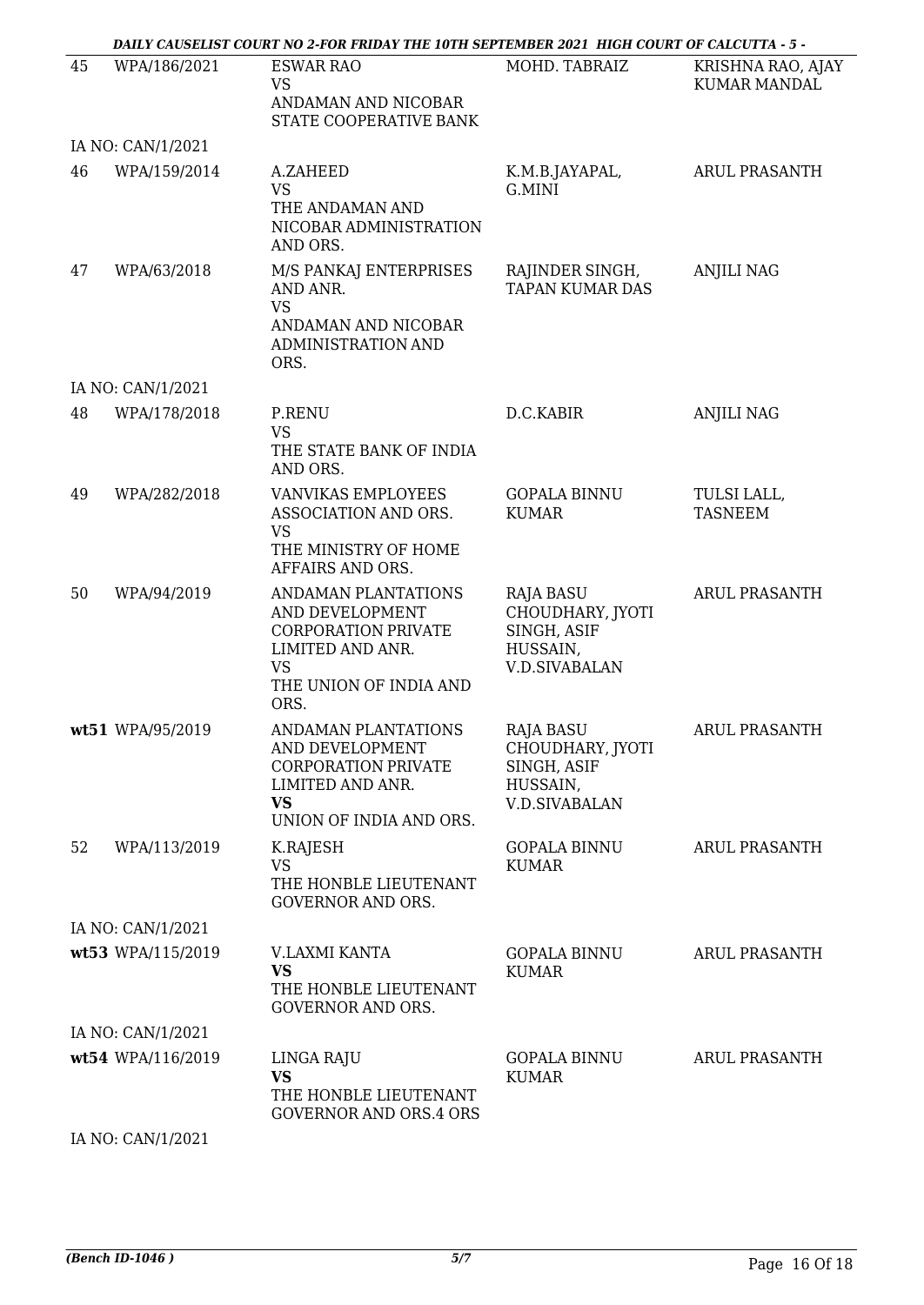|    | wt55 WPA/118/2019 | <b>ARATI MONDAL</b><br><b>VS</b><br>THE HONBLE LIEUTENANT<br><b>GOVERNOR AND ORS.</b>                         | <b>GOPALA BINNU</b><br><b>KUMAR</b>              | <b>ARUL PRASANTH</b>                            |
|----|-------------------|---------------------------------------------------------------------------------------------------------------|--------------------------------------------------|-------------------------------------------------|
|    | IA NO: CAN/1/2021 |                                                                                                               |                                                  |                                                 |
|    | wt56 WPA/119/2019 | VIJAY LAXMI<br><b>VS</b><br>THE HONBLE LIEUTENANT<br><b>GOVERNOR AND ORS.</b>                                 | <b>GOPALA BINNU</b><br><b>KUMAR</b>              | <b>ARUL PRASANTH</b>                            |
|    | IA NO: CAN/1/2021 |                                                                                                               |                                                  |                                                 |
| 57 | WPA/174/2019      | N. MANIMEKALAI AND ANR.<br><b>VS</b><br>THE KAMARAJ ENGLISH<br>MEDIUM SCHOOL                                  | G. BINNU KUMAR                                   | M.P. KAMARAJ                                    |
|    | wt58 WPA/231/2019 | THE SECRETARY, KAMARAJ<br>ENGLISH MEDIUM SCHOOL<br><b>VS</b><br>N. MANIMEKALAI (EX-<br>CLERK) AND ANR.        | M.P. KAMARAJ                                     | <b>G. BINNU KUMAR</b>                           |
| 59 | WPA/200/2019      | M/S. NEW BHARAT<br><b>ENGINEERING WORKS</b><br><b>VS</b><br>ANDAMAN AND NICOBAR<br>ADMINISTRATION AND<br>ORS. | DEEP CHAIM, KABIR,<br>S. AJITH PRASAD            | KRISHNA RAO, AJAY<br><b>KUMAR MANDAL</b>        |
| 60 | WPA/206/2019      | SUDEEP RAI SHARMA<br><b>VS</b><br>THE UNION OF INDIA AND<br>ORS.                                              | <b>GOPALA BINU KUMAR</b>                         | <b>S.GANGULY</b>                                |
| 61 | WPA/219/2019      | SMTI. JAI LAKSHMI<br><b>VS</b><br>THE ANDAMAN AND<br>NICOBAR ADMINISTRATION<br>AND ORS.                       | G. MINI AND<br>K.M.B.JAYAPAL                     |                                                 |
| 62 | WPA/227/2019      | A.MURUGESAN AND ORS.<br><b>VS</b><br>THE UNION OF INDIA AND<br>ORS.                                           | RAKESH PAL GOBIND,<br>S.C.MISHRA,<br>A.VENKATESH | TULSI LALL,<br>TASNEEM,<br><b>V.D.SIVABALAN</b> |
|    | wt63 WPA/152/2019 | ALOK KUMAR DAS AND<br>ORS.<br><b>VS</b><br>THE UNION OF INDIA AND<br>ORS.                                     | RAKESH PAL GOBIND,<br>S.C.MISHRA                 | TULSI LALL,<br>TASNEEM,<br><b>V.D.SIVABALAN</b> |
| 64 | WPA/243/2019      | KARTICK AND ORS.<br><b>VS</b><br>THE LIEUTENANT<br><b>GOVERNOR AND ORS.</b>                                   | ANJILI NAG, SHIPRA<br><b>MANDAL</b>              | <b>KRISHNA RAO</b>                              |
| 65 | WPA/248/2019      | A.SUNDAR<br><b>VS</b><br>THE HONBLE LIEUTENANT<br>GOVERNOR AND ORS.                                           | <b>GOPALA BINNU</b><br><b>KUMAR</b>              | M.P.KAMARAJ                                     |